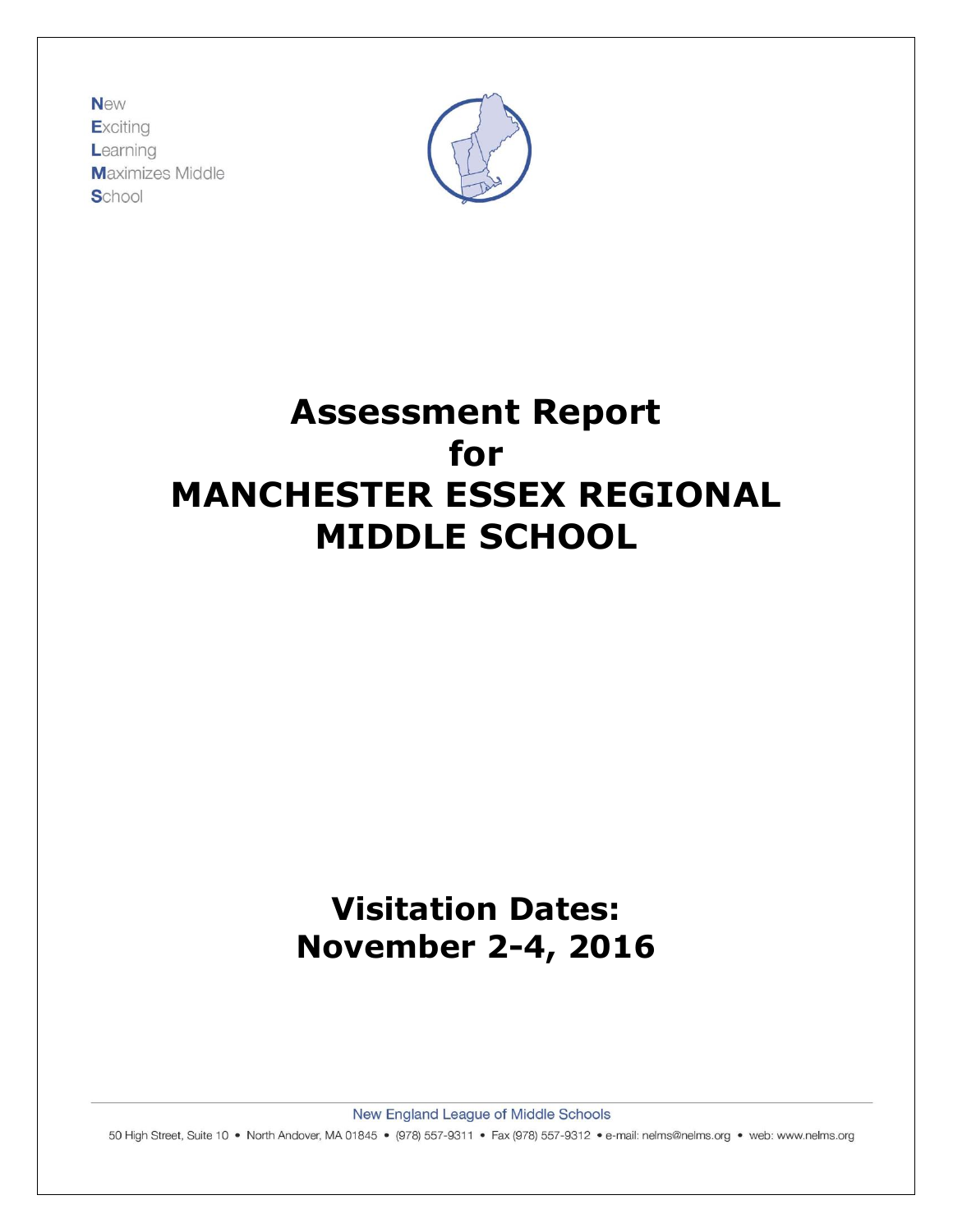

# **VISITING TEAM MEMBERS**

**Lyn Ward Healy, Team Leader**

NELMS Consultant Bedford, NH

**Janis Flint-Ferguson** Professor, Gordon College Wenham, MA

#### **Natalie LaFlamme** Fairground Middle School Nashua, NH

**Andrea Logan** Lyman Moore Middle School Portland, ME

**Christopher Pollet** Tyngsborough Middle School Tyngsborough, MA

NELMS School Assessment Manchester Essex Regional Middle School **Page 2 Page 2**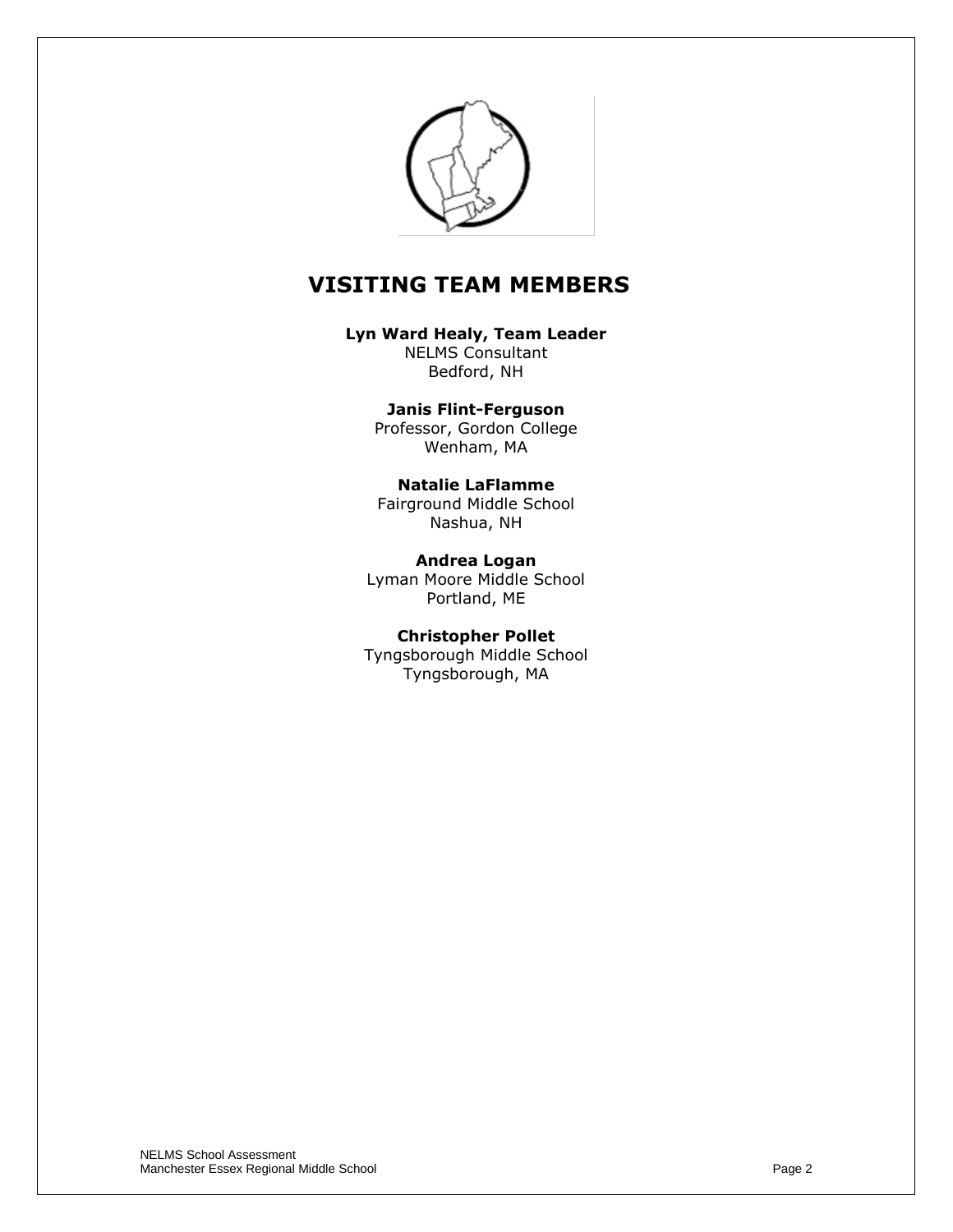# **Table of Contents**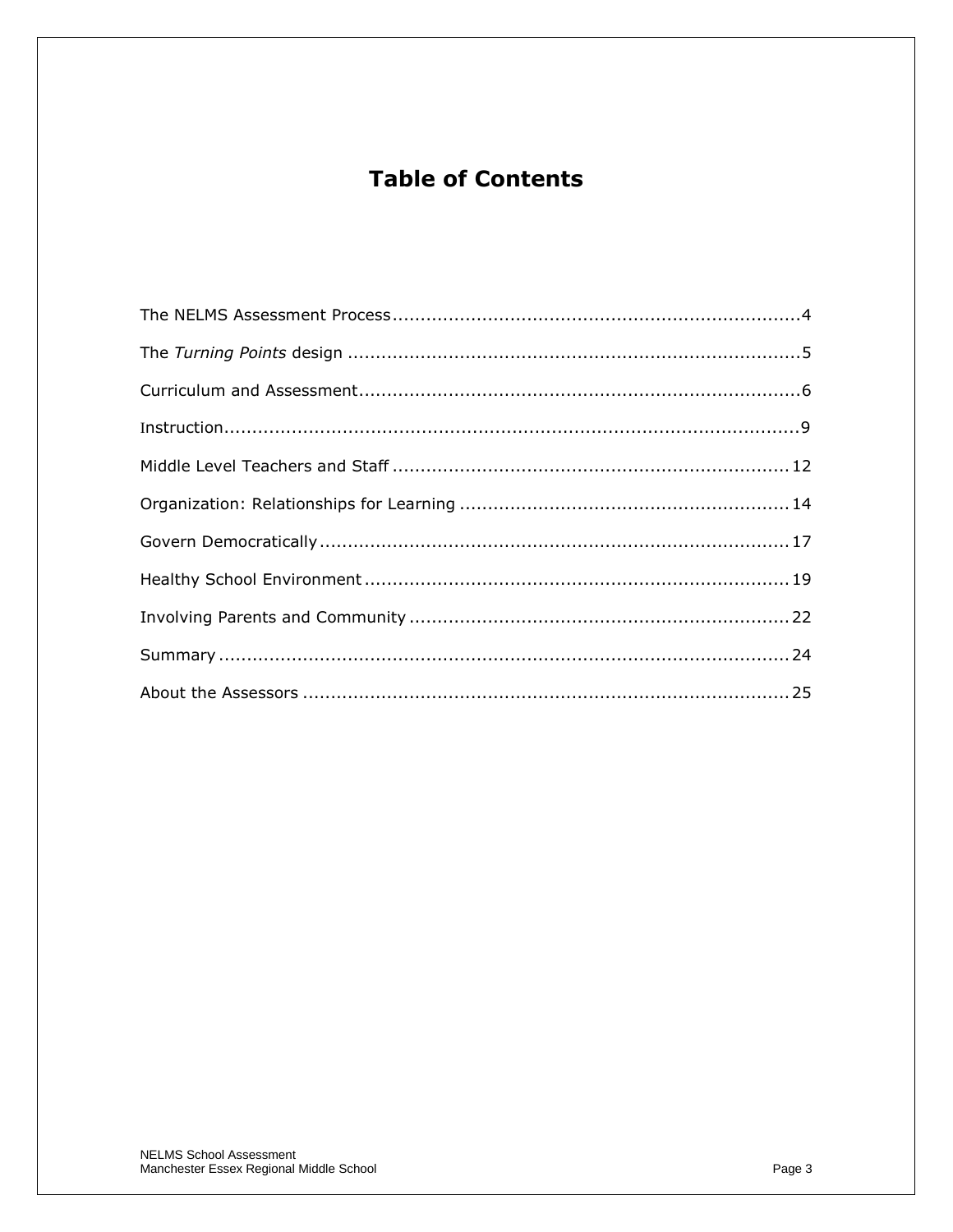#### **The NELMS Assessment Process**

The New England League of Middle Schools (NELMS) designed its school assessment program to help schools become even better at what they do for young adolescent learners. It is based on research summarized in *Turning Points 2000*, a validation of the original report of the Carnegie Council on Adolescent Development, *Turning Points* that was first published in 1989. This report outlines best practices for young adolescent learning and was written by Anthony W. Jackson and Gayle A. Davis with the support of the Carnegie Corporation of New York. It was published by Teachers College Press, New York, New York.

NELMS designed this process in the early 1990's and updated it based on current research. The process was developed by the Research and Assessment Team whose members included academics and practitioners primarily from New England. Their work was used when the National Middle Schools Association (NMSA, now AMLE) developed its assessment process based on its position papers summarized in: This We Believe which has been updated on several occasions since its initial release in 1995.

Many New England Schools have engaged in this school assessment process which involves a self-assessment coupled with a school visit by a team of middle level practitioners from the New England states. The written report combined with the school data from faculty, support staff, parents and students can provide direction for efforts to refresh, revitalize and renew efforts to ensure the success of every student.

Manchester-Essex Regional School (MERMS) contracted with NELMS for an assessment and their first action was to complete surveys based on Turning Points 2000. These were completed by faculty, support staff, students and parents. The school had positive participation in this effort and the data collected serves as a significant part of this assessment.

On November 2-4, 2016, the school hosted a Visiting Team (VT) composed of middle level professionals from around New England. During their visit, the VT had the opportunity to visit classes, meet with parents and students, interview faculty and staff, and generally immerse itself into the life of the school.

This report is the result of themes heard and observed during the three days the VT was part of MERMS and reflects the school's desire to reexamine and refresh its roots in middle level education.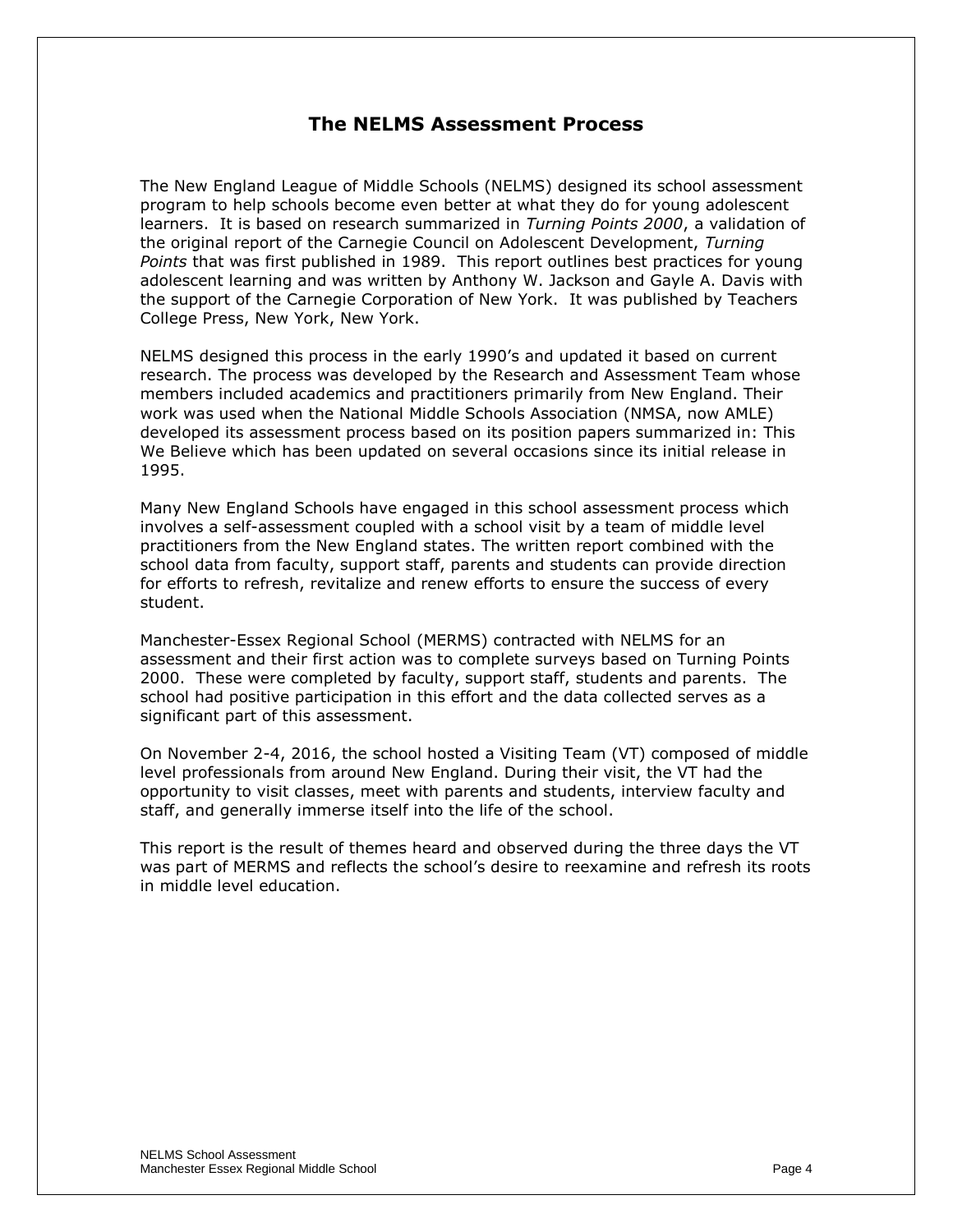

NELMS School Assessment Manchester Essex Regional Middle School Page 5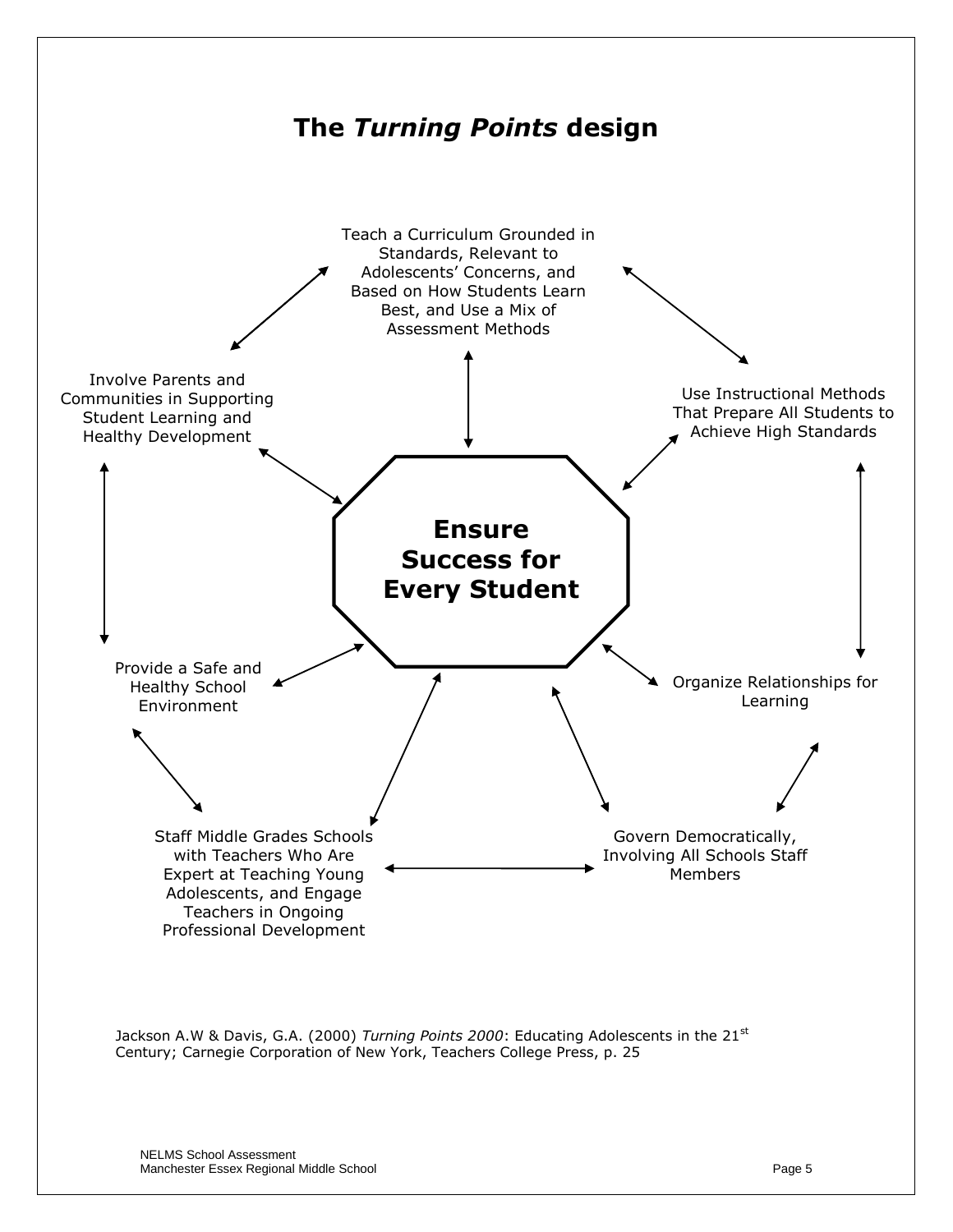### **Curriculum and Assessment**

*Teach a curriculum grounded in rigorous, public academic standards for what students should know and be able to do, relevant to the concerns of adolescents, and based on how students learn best.*

Teach a Curriculum Grounded in Standards, Relevant to Adolescents' Concerns, and Based on How Students Learn Best, and Use a Mix of Assessment Methods

―Content or academic standards, which spell out what students should know and be able to do, form the basis for the curriculum we recommend. Academic standards provide the link between excellence and equity by setting consistently high, public expectations for every student. As a reflection of the school's broader goal of enabling young adolescents to reach their full intellectual potential, the effort to support every student, in exceeding high academic standards should drive all other aspects of school improvement.‖ (*Turning Points 2000*, p.32-33)

"Assessment should be designed to provide ongoing, useful feedback, to both students and teachers, on what students have learned. This feedback should be used to improve teaching and learning progressively, not just to audit student performance. Effective assessment should connect directly to curriculum and instruction. Simply put, assessments should be perfectly meshed with what we want students to learn. . . .For all students to be successful, to meet or exceed the "building codes", (performance standards), they must have a thorough understanding of the standards that from the concepts and questions that form the frame.‖ (*Turning Points 2000*, p. 54)

There is a fully comprehensive curriculum for the Middle School and students have a variety of courses throughout the six day cycle. Along with the traditional core classes, all students take the core of a world language. Their exploratory (specials) have them moving through a variety of classes in art/music, physical education, health and engineering.

The Middle School has experimented with an Advisory as part of the curriculum, but currently does not have an ongoing advisory. Teachers mentioned the loss of Advisory and feel that it could help students with the growing increase in pressure felt by students and reported by teachers and parents alike.

The Team visited every classroom in the middle school at various times throughout the three day visit. The use of the Common Core State Standards is apparent and several classrooms had the day's objective prominently featured at the front of the room.

Teachers have been loading their curriculum into Aspen and report having a good deal of input into the development of grade level curriculums. But they report that the curriculum is not organized to help students see the interconnectedness of skills, concepts, and content. The next step for teachers will be to look at the vertical alignment of their content. These discussions can help to identify formulate unique elements within each grade level as well as a sense of how each grade level provides foundational work.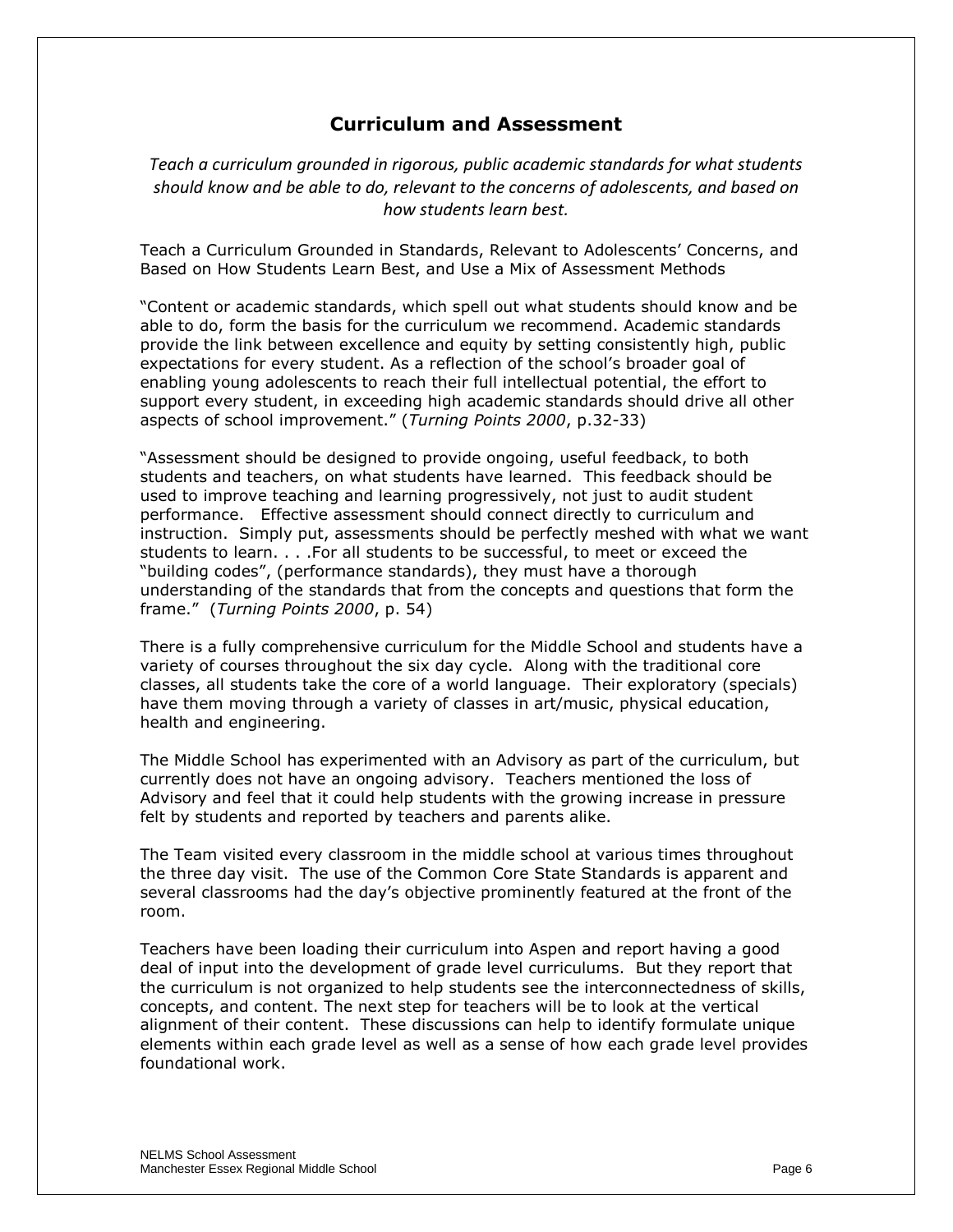The Unified Arts are not connected with the teams and the curriculum. While this is not uncommon, taking time to bring the unified arts into curriculum discussions and articulating the curriculum fully supports the learning of young adolescents.

Assessment occurs on an ongoing basis but is generally relegated to tests and quizzes. Students especially reported the frequent number of quizzes and pop quizzes in their work. Teachers report using rubrics, but were mixed on how well students used rubrics to assess their own learning.

There is a variety of formative and summative assessments that can help students to demonstrate their knowledge and in understanding in different ways. Particularly formative assessment is a way for students to check in and measure their own growth in the content fields, allowing them to see learning as what they do, the choices they make and not something that teachers do to them. Working through the integrated nature of a curriculum also helps students to see the benefits of learning in a broader view.

Summative assessments can be created to allow students to use higher order thinking, encouraging them to think for themselves, analyze and evaluate their materials and their learning. This can be done through Hess's Depth of Knowledge materials, designed to focus on using evidence to assess student learning.

#### **STRENGTHS:**

- 1. Teachers are involved in the creation of the grade-level curriculum.
- 2. Teachers use the state and national standards as the basis for the design of the curriculum.
- 3. Students have access to a comprehensive program of learning including Social Studies, English/Language Arts, Mathematics, Science, World Languages, Fine Arts, Physical Education and Health.
- 4. Teachers have begun reexamining their 6-12 curriculum alignment.
- 5. Students and parents have the opportunity to look at grades in X2.

#### **RECOMMENDATIONS:**

- 1. Explore a variety of assessments models including performance tasks, projects and other options (posters, presentations, etc.) that are not simply paper/pencil.
- 2. Utilize the Depth of Knowledge materials to ascertain evidence of learning at a deeper level.
- 3. Continue work on aligned curriculum 6-12; reflect together on providing a scope and sequence to the middle school curriculum that includes all coursework.
- 4. Provide multiple measures for students to show their learning in formative and summative ways.
- 5. Consider Student-led Conferences to help students articulate their learning.
- 6. Study and implement strategies for grading that align with Standards and the instructional practices.

#### **Possible Resources:**

*Fair Isn't Always Equal: Assessing and Grading in the Differentiated Classroom*  Rick Wormeli (Stenhouse)

NELMS School Assessment Manchester Essex Regional Middle School Page 7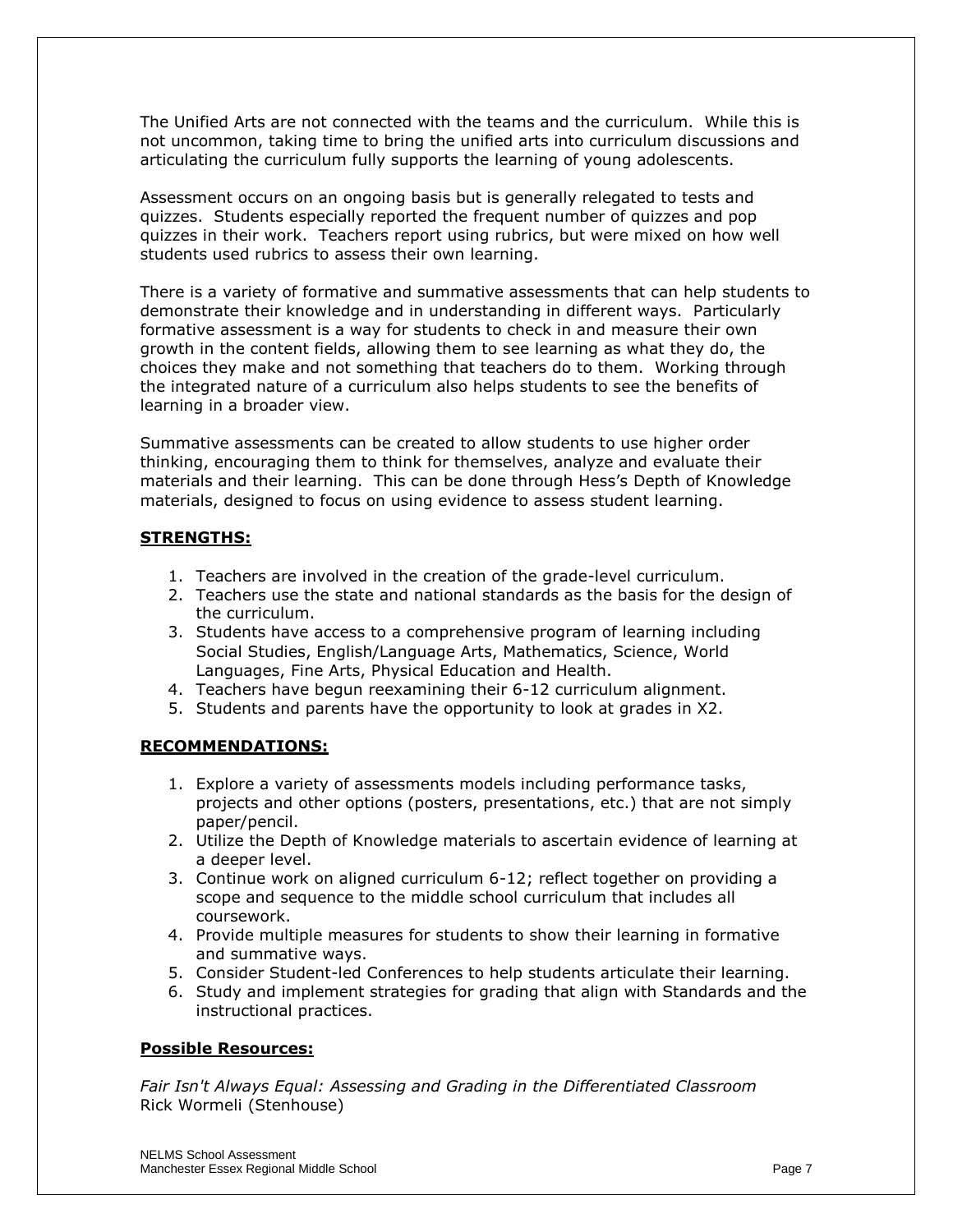*Becoming a Better Teacher: Eight Innovations That Work* Giselle O. Martin-Kniep (ASCD)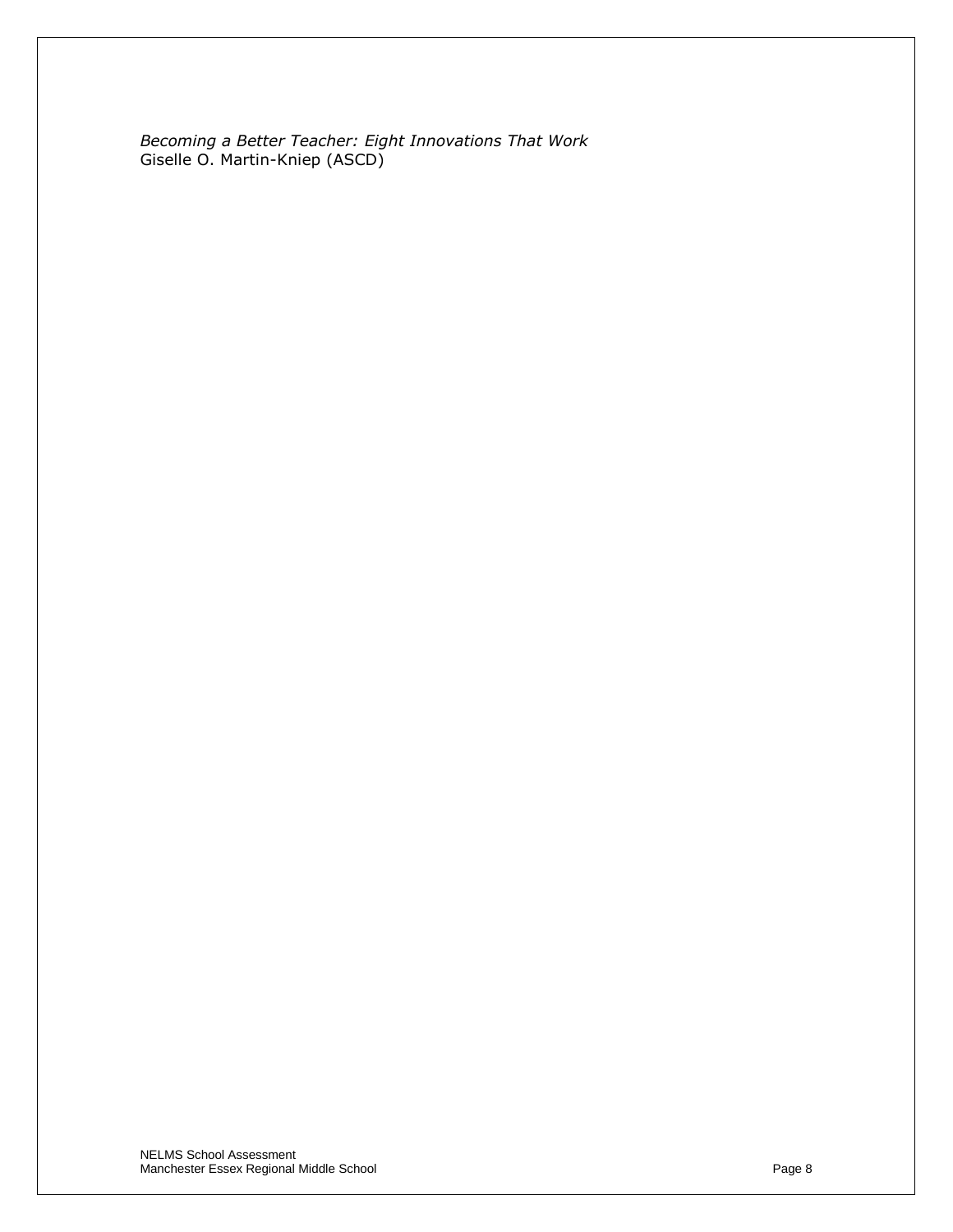# **Varied Instruction**

*Use instructional methods designed to prepare all students to achieve higher standards and become lifelong learners.*

**Turning Points 2000** describes the purpose of instruction at the middle level: "To ensure the success of every student, instructional practice must address learners with diverse levels of readiness, rates of learning, and preferred means of learning (learning styles), experiences, interests and cultural backgrounds. To work effectively with such diversity, teachers must also become 'students of their students', adding a new dimension to the idea of a learning community" (pg. 65).

Survey data in the area of instruction at MERMS indicates clearly defined areas of strength and areas of concern as reported by the faculty. Areas of strength where teachers report a lower area of concern include: early detection of struggling learners, reporting progress to stakeholders, utilizing flexible methods in the classroom in order to provide a high standard for learning, and utilizing a variety of methods in order to provide varied and unique opportunities for demonstrating learning. Conversely, areas of concern for teachers fall primarily in the domains of scheduling and effective teaming time, progress reporting to other teachers, students and parents, encouraging interests of students, effective unified arts instruction and inclusion practices.

While visiting MERMS, the VT was able to visit each classroom, sometimes multiple times. Our observations indicated evidence of a variety of instructional practices being used across teams including but not limited to:

- inclusion of special education students in the general education setting with support based on their individual needs,
- teachers and support staff assisting students with individual needs in order to facilitate access to classroom instruction,
- and varied grouping practices within the classroom setting ranging from individual work time to small group project-based learning

These strategies indicate teachers' overall commitment to ensuring that students are met at their individual level of readiness to access the learning within the classroom. In addition, classrooms were generally learner friendly with homework boards and timelines listed for upcoming due dates including assessments, homework, individual assignments, etc. while also appearing very traditional in the overall use of seating (rows of some format being the most observed seat configuration).

Classroom observation indicated high levels of individualized support for students with specific learning needs; teaching assistants, pull-out classes, and co-teaching opportunities with school counseling were all observed as strategies being used to promote student access to classroom instruction. Despite the levels of support being provided for students of multiple levels of readiness, evidence of differentiated instruction and/or communication between support staff and general education teacher was limited.

Classroom observation in the area of classrooms as learning communities shows evidence of varied grouping strategies ranging from individual work/seat time to whole group lesson activities designed to be lecture-based and teacher-led. Instances of student seatwork, packet work, binder work and notetaking were readily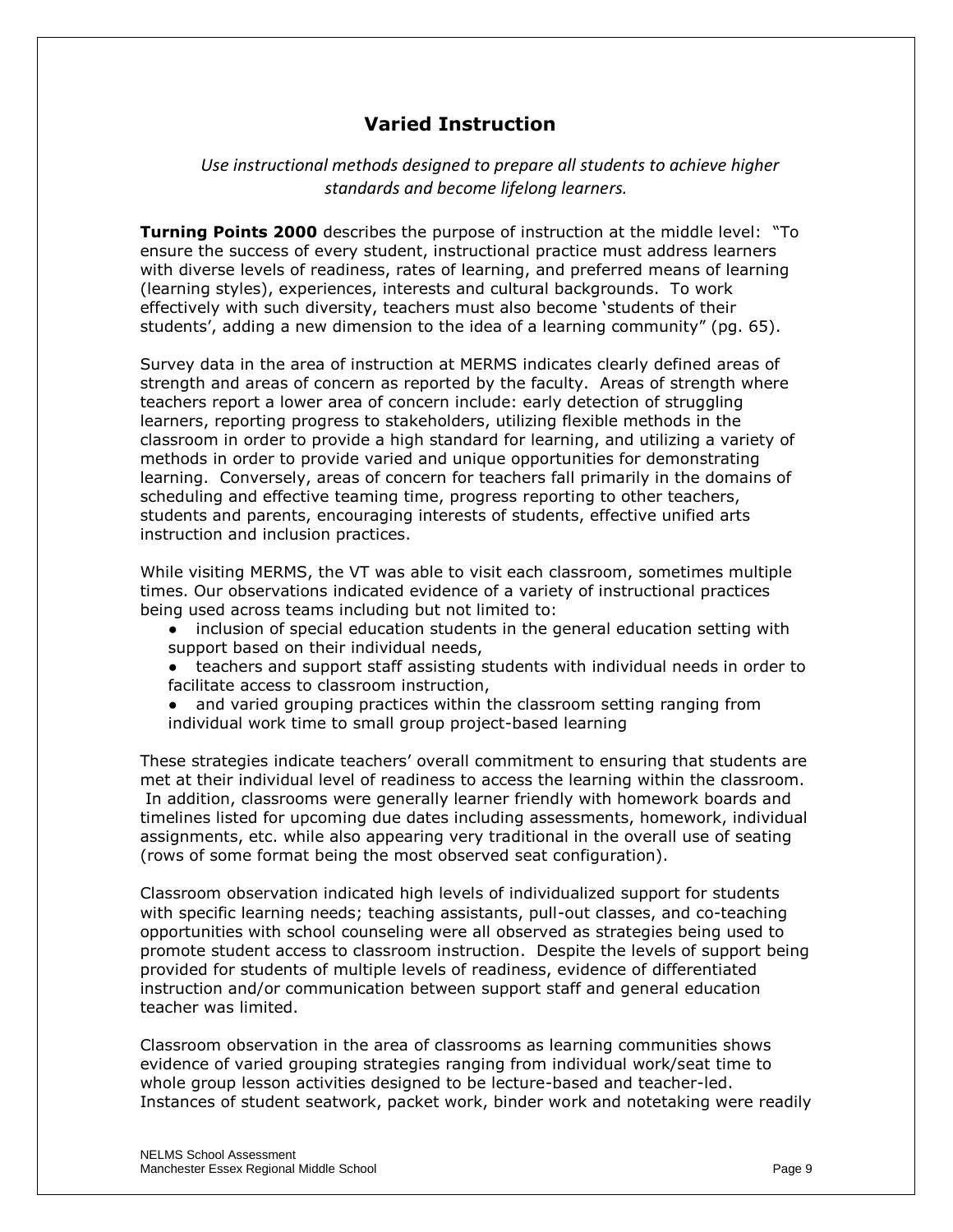observed. Evidence of accessing instruction through the methodology of student interest and varied experiences was observed in cases where flexible seating was made available to students. Despite the use of flexible seating and organizing relationships for learning using varied grouping across teams instruction was primarily observed as teacher directed, with the teacher delivering instruction and structure far more often than students. Worksheets were more in evidence than the integration of technology or active student-led learning.

Unified Arts instructional classes appeared to be structured in a similar manner to core classes. Exploratory classes, STEM classes, PE, health and music all indicated teacher-driven instruction and little student interaction. Unified Arts teachers are largely spread out and somewhat disconnected to the rest of the school set-up.

#### **STRENGTHS:**

- 1. There is some evidence of a variety of instructional approaches.
- 2. Special education students are included in the classrooms.
- 3. The district identifies learning difficulties early and then provides assistance in helping the students.
- 4. Grouping practices within the classroom include pairs, groups, and individual work.
- 5. The 8th grade has an experiential field trip to Washington D.C. each spring.
- 6. Special education provides programming appropriate for diverse learning needs across grade levels

- 1. Consider engaging in professional learning on different instructional strategies such as project-based learning; student inquiry; and students doing the work instead of the teacher to revitalize and refresh their repertoire of instruction. Conversations on Differentiated Instruction are also recommended.
- 2. MERMS should examine its culture of learning and consider changing the emphasis from "teaching" to "learning". Active engagement of students rather than teacher directed learning is recommended.
- 3. Current research emphasizes the importance of student voice/student choice to more actively engage students. Teachers are encouraged to implement these ideas in their classroom.
- 4. There is significant evidence of worksheet/packet instruction. Other strategies to present learning such as projects, performance tasks, etc. encourage students to become more active participants in their learning.
- 5. Consider revising the structure of special education service delivery in pull-out support settings from grade level support to 6-8 support in order to open up content offerings for students on IEPs.
- 6. While technology is available in the classrooms, it is recommended that teachers increase their personal technology knowledge and implement it in their instruction.
- 7. Experiential field trips contribute to the "whole child". Grades 6 and 7 are encouraged to examine potential field trips to prepare for the 8th grade trip to Washington, D.C.
- 8. It is recommended that MERMS examine its Unified Arts program, how it is implemented and how it is valued by all stakeholders. This recommendation connects to the school schedule, the way UA classes are offered (many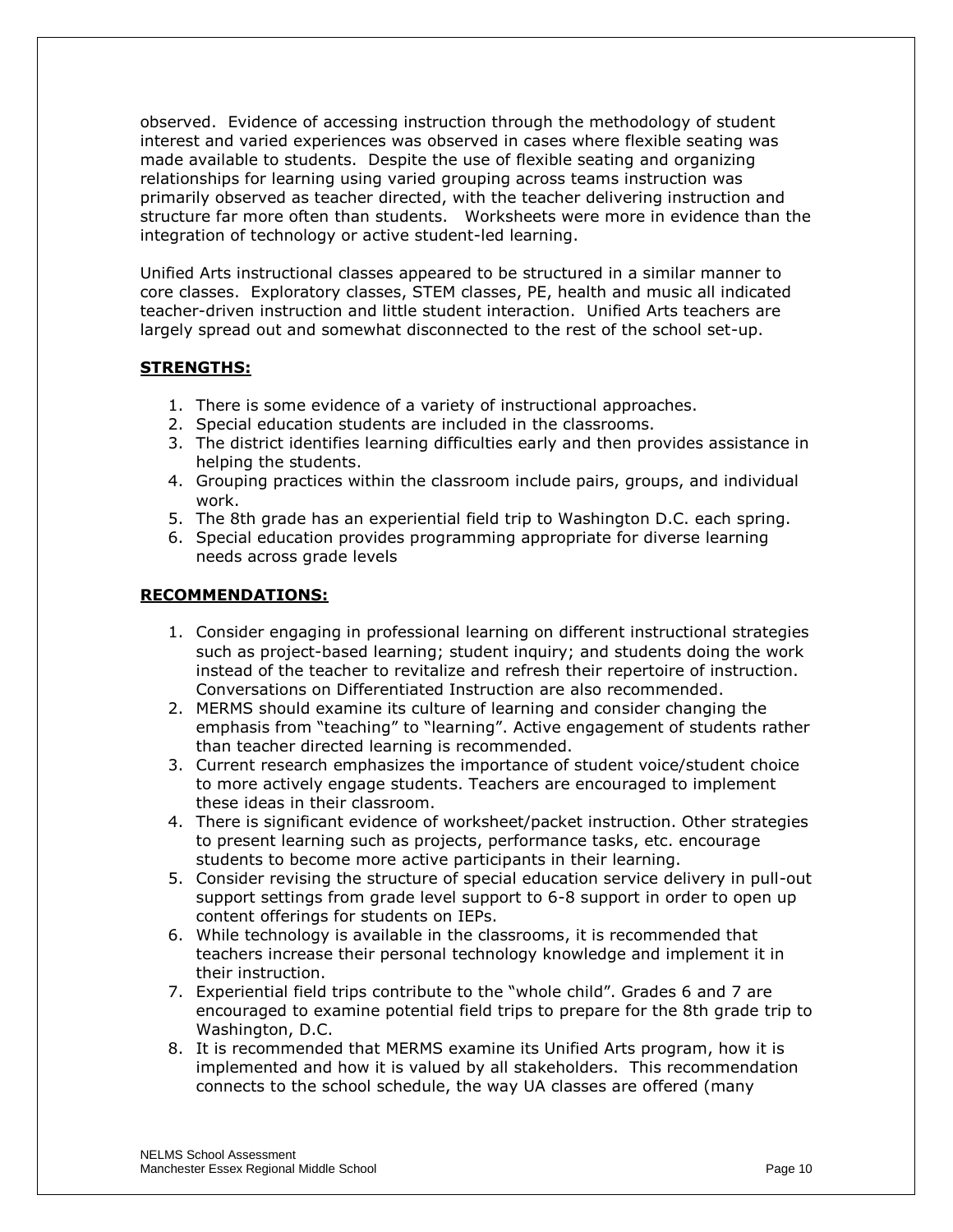schools use quarters or trimesters) and the opportunities to collaborate with grade level teams.

#### **Possible Resources:**

*Never Work Harder Than Your Students* Robyn Jackson (ASCD)

*Classroom Instruction That Works* Ceri B. Dean, Elizabeth Ross Hubbell, Howard Pitler and Bj Stone (ASCD)

*Teach Like a PIRATE: Increase Student Engagement, Boost Your Creativity, and Transform Your Life as an Educator*  Dave Burgess (Dave Burgess Consulting, Inc.)

*Where Great Teaching Begins: Planning for Student Thinking and Learning*  Anne R. Reeves (ASCD)

*Learning Targets: Helping Students Aim for Understanding in Today's Lesson*  Connie M. Moss and Susan M. Brookhart (ASCD)

Differentiated Instruction – Multiple resources by Carol Ann Tomlinson

Project Based Learning - Multiple resources on www.edutopia.org or from the Buck Institute (bie.org)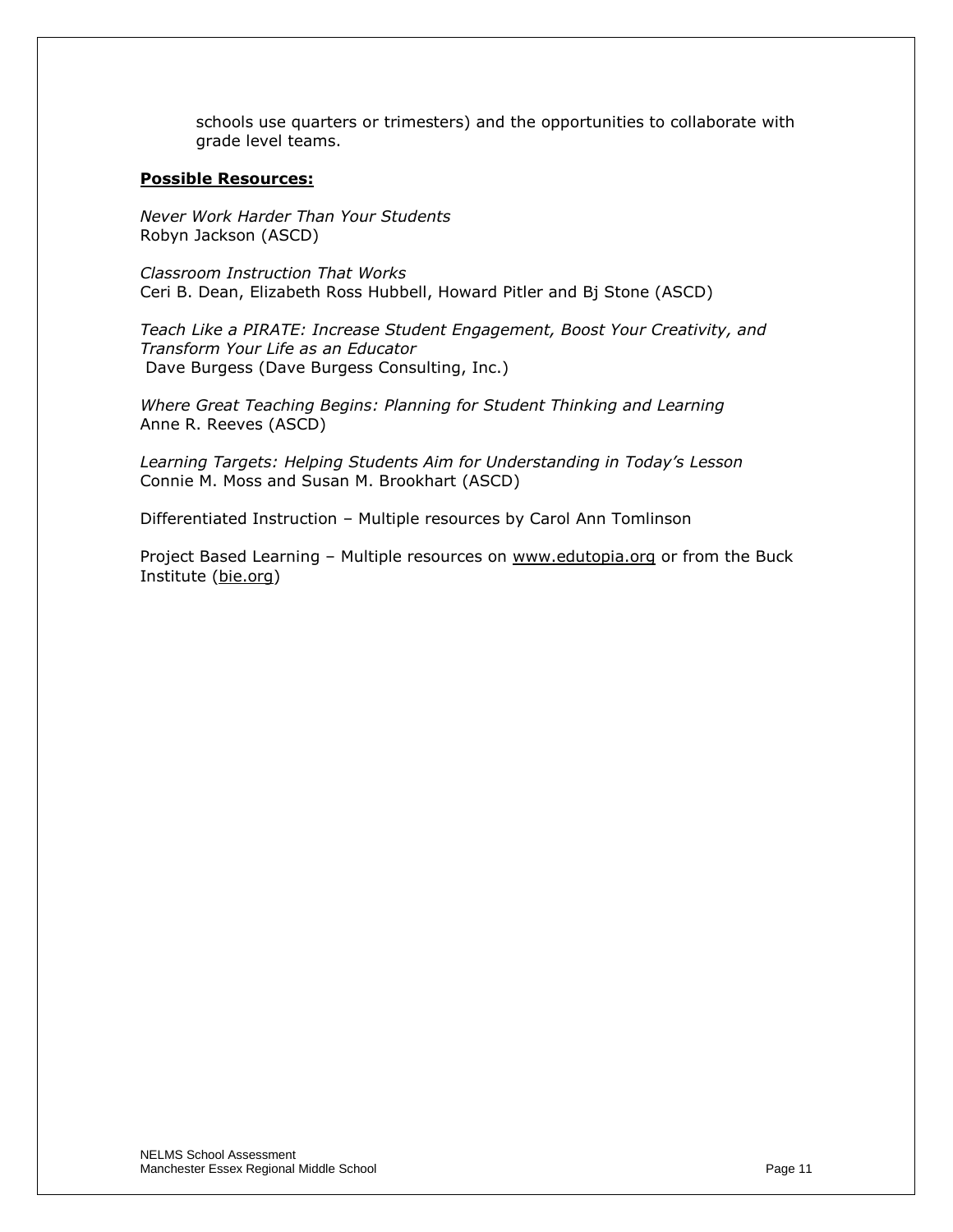# **Middle Level Teachers and Staff**

*Staff middle grades schools with teachers who are expert at teaching young adolescents, and engage teachers in ongoing professional development.*

―An expectation that professional development activities can be effectively focused to improve outcomes for students makes professional development a serious endeavor for all involved.‖ (*Turning Points 2000,* pg. 111)

―High-quality professional development builds a culture among educators within a middle school, and between "like-minded" schools, that supports innovation, experimentation, and collegial sharing.‖ (*Turning Points 2000*, pg. 116)

When we were at MERMS, the VT met teachers, administrators and support staff members who genuinely like young adolescents and understand their physical, social, emotional, intellectual and moral development. Most faculty have been part of the MERMS community for several years, and have been teaching with the same colleagues during this time, frequently at the same grade level with the same content. Teachers new to the school have a nominal mentoring program, but could benefit from a more structured support system.

The faculty appears to be comfortable with their instruction and assessment efforts and tend to rely on familiar practices. Engaging in professional learning in study groups or as a faculty could help to introduce more student centered instruction. "He who does the work does the learning." In addition, technology, both faculty and student use, could be a topic for professional learning.

#### **STRENGTHS:**

- 1. Teachers genuinely like the students.
- 2. Teachers at MERMS are certified to teach middle level students. Many teachers hold content-specific certifications.
- 3. Teachers are committed to the success of MERMS and the students.
- 4. There is a defined Professional Learning Plan which assures ongoing professional development to maintain certification.
- 5. Teachers articulate their professional goals.

- 1. Consider strategies to conduct peer observations such as Instructional Rounds, or shadowing a student to understand the instructional practices.
- 2. Work with colleagues to define student engagement as opposed to student compliance.
- 3. Encourage collaboration in all directions, interdisciplinary teamwork, vertical content alignment, integration of the unified arts, special education, etc.
- 4. Provide opportunities for professional learning when faculty has input into the topics and initiatives implemented.
- 5. Seek out opportunities for research-based professional development which can include conferences, workshops and job-embedded learning.
- 6. Individual practitioners are encouraged to reflect on their own instruction and pursue opportunities for diversification. In many middle schools, teachers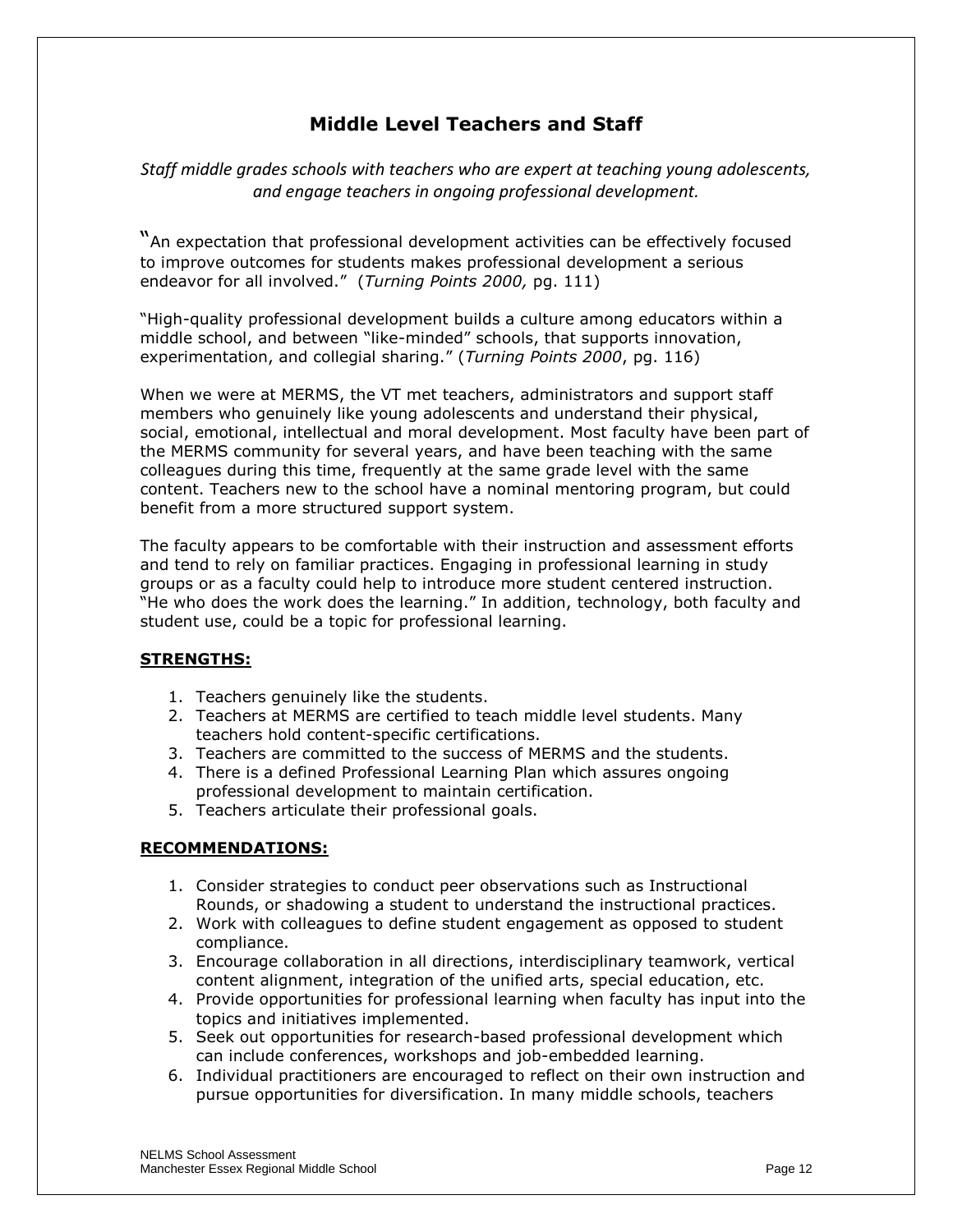regularly work with different team colleagues and teach at different grade levels. MERMS students could benefit from such changes among the professional staff.

7. MERMS is encouraged to evaluate the mentoring program for new teachers and examine supports in place to help them through their first years in the profession.

#### **Possible Resources:**

*What Every Middle School Teacher Should Know* Dave Brown and Trudy Knowles (Heinneman)

*Teach, Reflect, Learn*  Pete Hall and Alisa Simeral (ASCD)

*Meet Me in the Middle* Rick Wormlei, (Stenhouse)

*School-Based Instructional Rounds* Lee Teitel (Harvard Education Press)

*Who Moved My Cheese?* Spencer Johnson, (G.P. Putnam)

*Yardsticks: Children in Classrooms 4-14* Responsive Classroom, (Northeast Foundation for Children)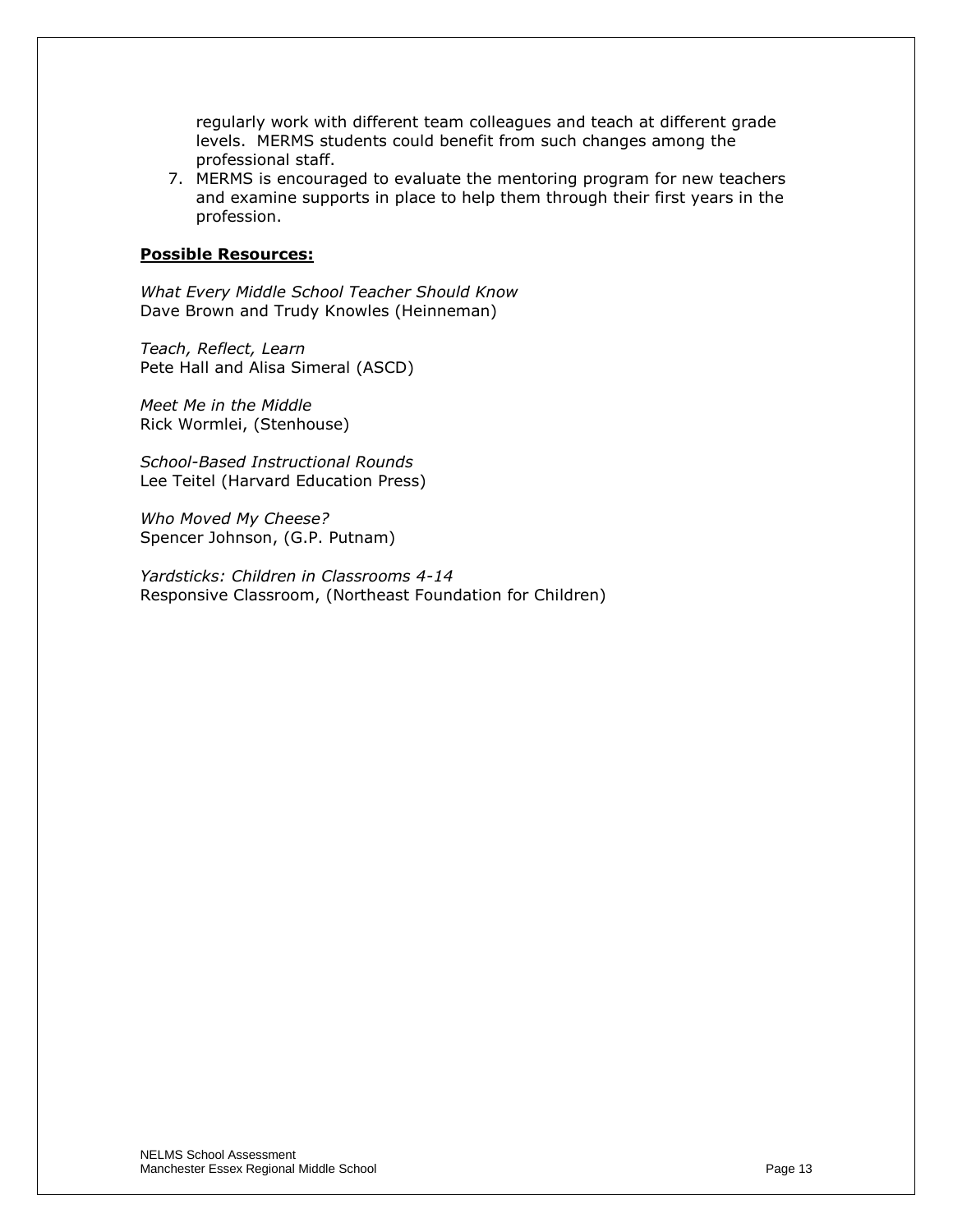# **Organization: Relationships for Learning**

#### *Organize relationships for learning to create a climate of intellectual development and a caring community of shared educational purpose.*

―For young adolescents the need for attachment expands to a need for affiliation and belonging to a valued group. Building on early parent-child relationships, students' sense of belonging at school – of being known, liked and respected by peers and adults – strengthens and expands their capacity for learning.‖ (*Turning Points 2000*, p. 122)

―Belonging within a supportive web of relationships motivates young adolescents to make the effort and to take the intellectual risks that produce high-level learning. Young adolescents derive much of their academic motivation from their sense of the supportiveness of others within the school environment. Put simply, students try harder and achieve at a higher level if they feel that their teacher is interested and supportive and that they belong to a group of peers and adults that encourages them to succeed and provides help when it is needed. (*Turning Points 2000*, p.122)

"The hallmark of an effective team is its ability to focus sustained attention on coordinating the curriculum and improving teaching strategies. What an effective team does not do is spend an inordinate amount of time on the behavior problems of a few students or on other issues that distract the team from the main business of the team: improving student learning. Teaming will not improve student achievement unless teams consistently focus on teaching and learning." (*Turning Points 2000*, p.141)

When we were at MERMS, the VT saw a facility that is conducive to teaming. Classrooms surround a common team area that can be used for team meetings and gatherings. Team classrooms are located in close proximity of each other and student lockers are within the team area. The staff is organized into teams with shared students and common planning times. Overwhelmingly, the students reported that their teachers cared about them and their academic success.

A recurring theme the VT heard was the challenge teachers had with finding the time to meet with teammates. There are demands on the teachers and the schedule that prevent team teachers from meeting more than once a week. Opportunities for setting team instructional goals, planning team activities, creating a team academic calendar, designing interdisciplinary units, comparing student work, and discussing all students are lost when the team teachers are not able to meet often and regularly or when the agenda is predetermined by others. Research has shown that smaller teams "substantially reduce the number of students a teacher is expected to know. Moreover, with fewer teachers and students, communication is enhanced.‖ (*Turning Points 2000*, p. 129) There are many teaming options available to MERMS beyond the large one team per grade model that is currently in use.

A concern expressed by several stakeholders is the continued separation of Manchester students and Essex students. The VT was told that the students tend to stick with their elementary school circles and don't mix on their own very much. The VT saw and heard little evidence of team identity and team value. The student work displayed in the 8th grade common team area showed a desire to get to know students beyond academics and celebrated student personality. Activities and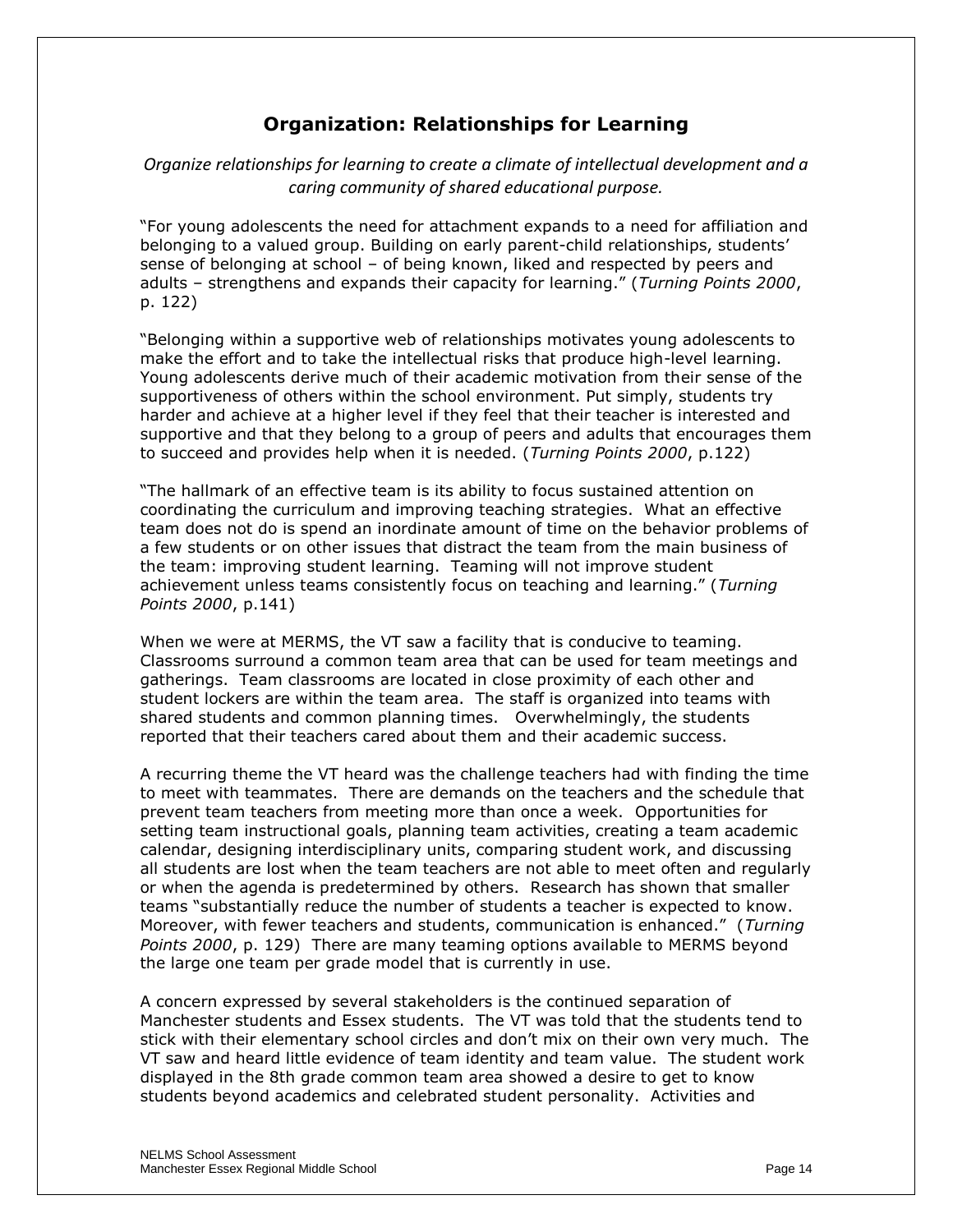displays like this build relationships and team affiliation and are an integral part of good middle school teaming practices. Having team names, creating traditions, celebrating learning with team peers, are all ways to shed the elementary alliances and encourage new connections.

The VT heard many wonderful things about the team building done in 5th grade at Merrowvista. Since the perception exists that Manchester and Essex students don't integrate in their middle school years, offering the Merrowvista experience in the fall of 6th grade would help students make lasting relationships with their teammates. Rooming situations that blend Essex students with Manchester students would send the message that they are all MERMS students and no longer separate elementary entities.

Lastly, the VT sensed a disconnect between the special education and the general education teachers. It's clear to the VT that each group wants the best for their students. It is important for there to be some discussions between the groups so that a plan can be made to provide the best for all students by all teachers.

#### **STRENGTHS:**

- 1. Students feel that their teachers care about them.
- 2. The facility is built to support the teaming structure.
- 3. Teachers are organized into grade level teams.

- 1. Investigate and consider other teaming configurations (2-person; 3-person; multi-age; looping) in order to provide close-knit team communities.
- 2. Cultivate team identity and affiliation by creating team names; logos; chants; songs; etc.
- 3. Incorporate opportunities for team celebrations & traditions into each trimester.
- 4. Hold regular team meetings (often called town or community meetings) where students facilitate the meetings.
- 5. Coordinate when assessments, projects, etc. are given. Maintain and post the academic calendar in the team area.
- 6. Communicate to parents about team events and celebrations. Provide opportunities for parents to join in the team's sharing of student work. (For example, invite the parents in for coffee at the beginning of the school day and have the students share their work.) Celebrate student learning.
- 7. Consider implementing student-led conferences.
- 8. Continue the work/community building started at Merrowvista. Consider moving the Merrowvista experience to the fall of Grade 6 as a way to bring the two elementary groups together as one unit. Make it a point to remind students that they are no longer Manchester or Essex students, but they are now all Hornets.
- 9. Examine the relationship between the special education and the general education teachers. Cultivate the belief that all students belong to all teachers.
- 10. Examine the school schedule to create more opportunities for Common Planning Time. While one CPT may be devoted to discussion of students (including special education), other topics such as integration of curriculum, examining student work, taking care of nuts and bolts, etc. should have equal time.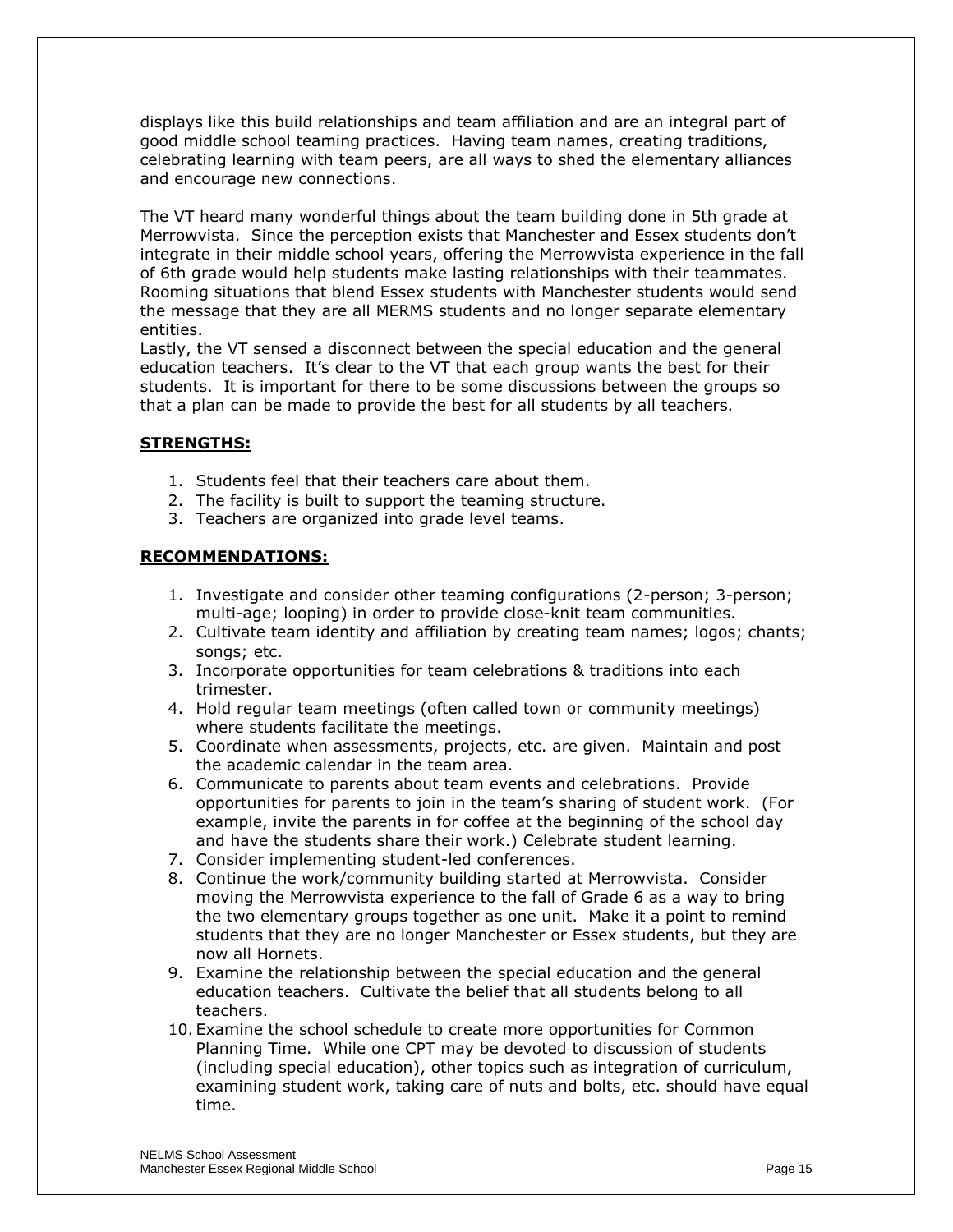- 11. Develop team norms, common discipline procedures/interventions, late work policies, etc. to insure effective adult interactions as team members.
- 12.Consider implementing a team-wide advisory program.

#### **Possible Resources:**

*Implementing and Improving Teaming: a Handbook for Middle Level Leaders* Jerry Rottier (National Middle School Association)

*Revitalizing Teaming to Improve Student Learning* Sandra L. Schurr and John H. Lounsbury (National Middle School Association)

*Teaching Ten to Fourteen Year Olds* Chris Stevenson (Allyn and Bacon)

*The Advisory Book: Building a Community of Learners, grades 5-9* Crawford, Linda (Origins Developmental Designs)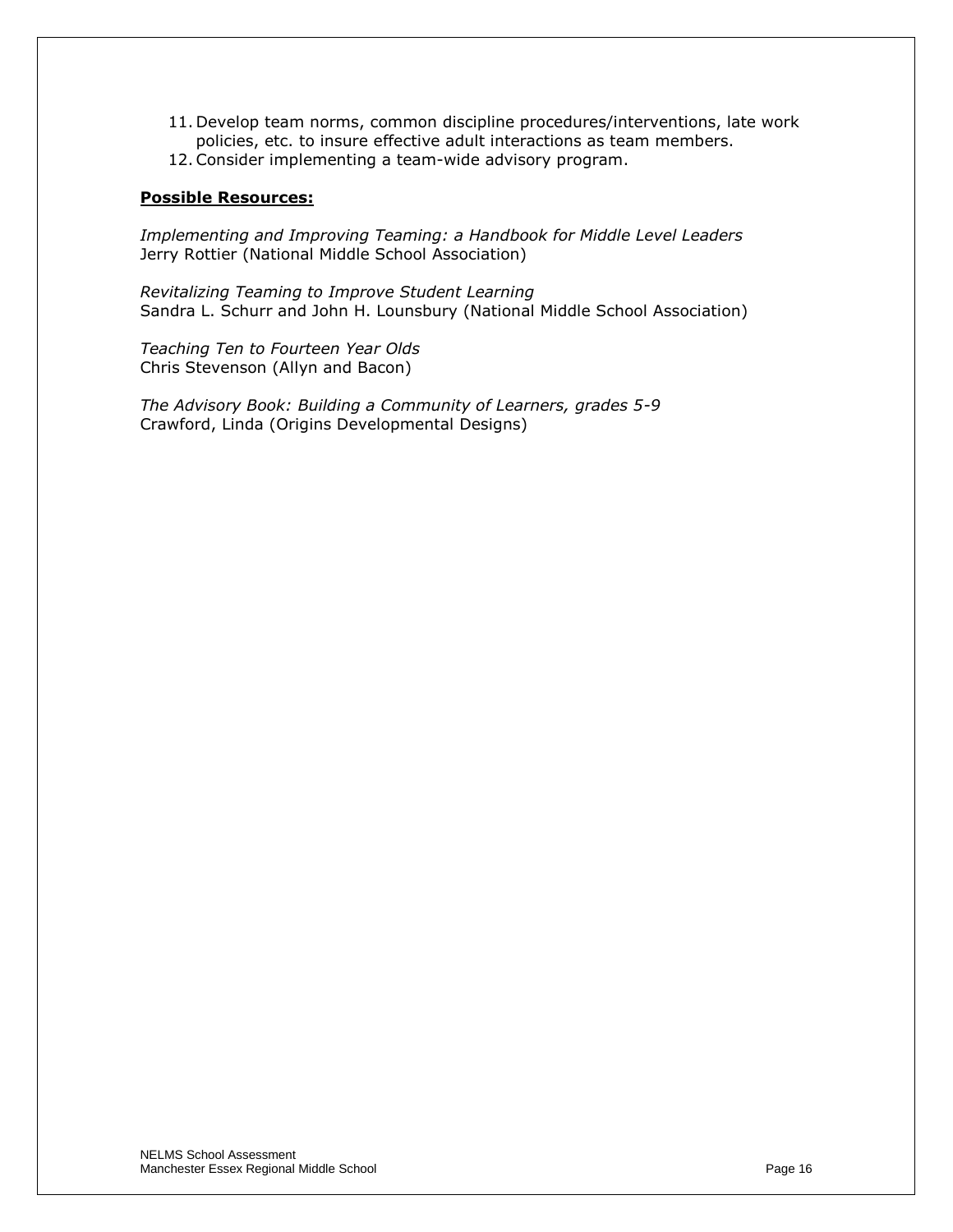# **Govern Democratically**

#### *Govern democratically through direct of representative participation by all school staff members, the adults who know students best.*

"A middle grades school should be organized and should function through a democratic governance system with structures and processes that are systematically inclusive, collaborative, and focused on the improvement of student learning. The system should give all "stakeholders" in the school - teachers, administrators, support staff, parents, students, and community members – a primary voice in planning and implementing school improvement efforts.‖ (*Turning Points 2000*, p. 146)

Frequently educators tend to focus on building leadership when considering this indicator of student success, and yet democratic governance is everyone's responsibility. This area not only focuses on adults in a school, but on leadership opportunities provided to students as well.

When we were at MERMS, the VT witnessed the collaboration of the Steering Committee and the principal as they brought the NELMS Assessment to fruition. Teachers on the committee were eager to share their hopes and expectations for the future of MERMS. The principal encouraged the staff's input and provided opportunities for frank discussion. The VT also saw the principal's desire to get uninhibited input from parents in the community. Support by the Central Office administration for bringing MERMS from good to great was evident in the conversations with the VT.

There is a definite sense that parents, staff, principal and central office stakeholders are ready to implement changes to make MERMS a better place. Defining what "better" looks like will be the next challenge. The principal, staff and parents will need to work collaboratively to determine what a "better" MERMS looks like and how to get there.

Evidence of student leadership and governance was limited. The VT asked students about student leadership opportunities. The answers were unclear. Some students knew there was a Student Council, but thought it was only for 6th grade. Others thought it was for 6-8 grades, but weren't sure who the representatives were or what they did. The VT did not see any opportunities for students to make decisions about their day, their team, their classes or their school. The middle school years are a great time for students to be given opportunities to lead, to fail and to learn from mistakes. Students at this age have strong opinions and middle school staff can show they value those opinions when they empower students to lead.

#### **STRENGTHS:**

- 1. The Central Office Administration and the Building Principal are supportive and desirous of making MERMS a better school.
- 2. The staff expresses the belief that the principal listens and works to act in their best interest.
- 3. The parents are generally happy with the change in building leadership and are optimistic about the future of MERMS for their students.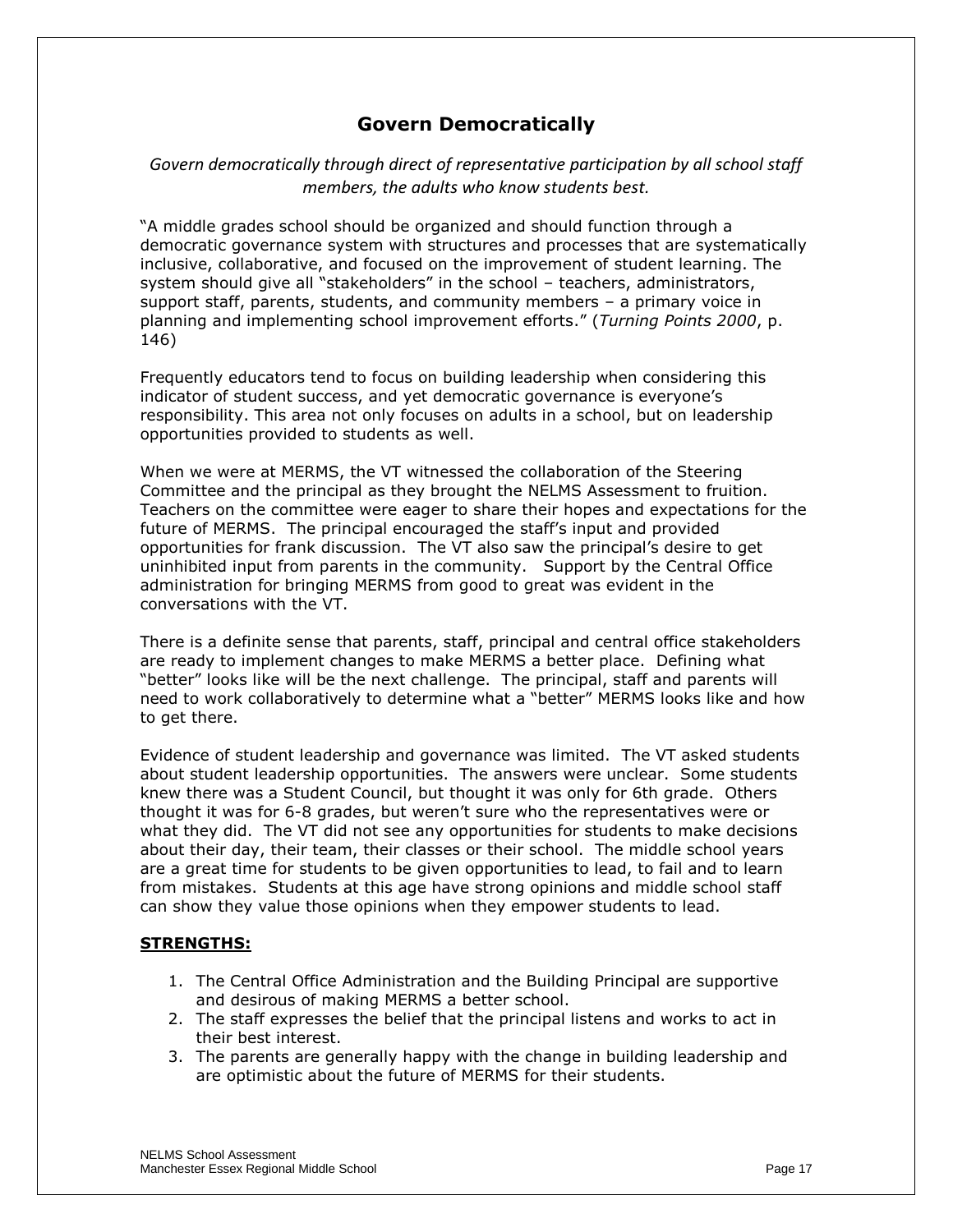- 1. Evaluate MERMS' school mission, vision and guiding principles. Ensure that these reflect the core beliefs of the school community.
- 2. Build a Student Council that includes representation from many types of students (many schools welcome any student as a participant). Empower the Student Council to plan, coordinate and implement school activities and events such as school dances, community service projects, etc. Work to involve as many students as possible.
- 3. Provide opportunities for students to be leaders in the classroom, the team and the school. Encourage students to lead their team (community) meetings.
- 4. Consider implementing a Faculty Advisory Board or a decision making body such as a Building Leadership Team (BLT) that allows for faculty participation in the decision-making process for MERMS.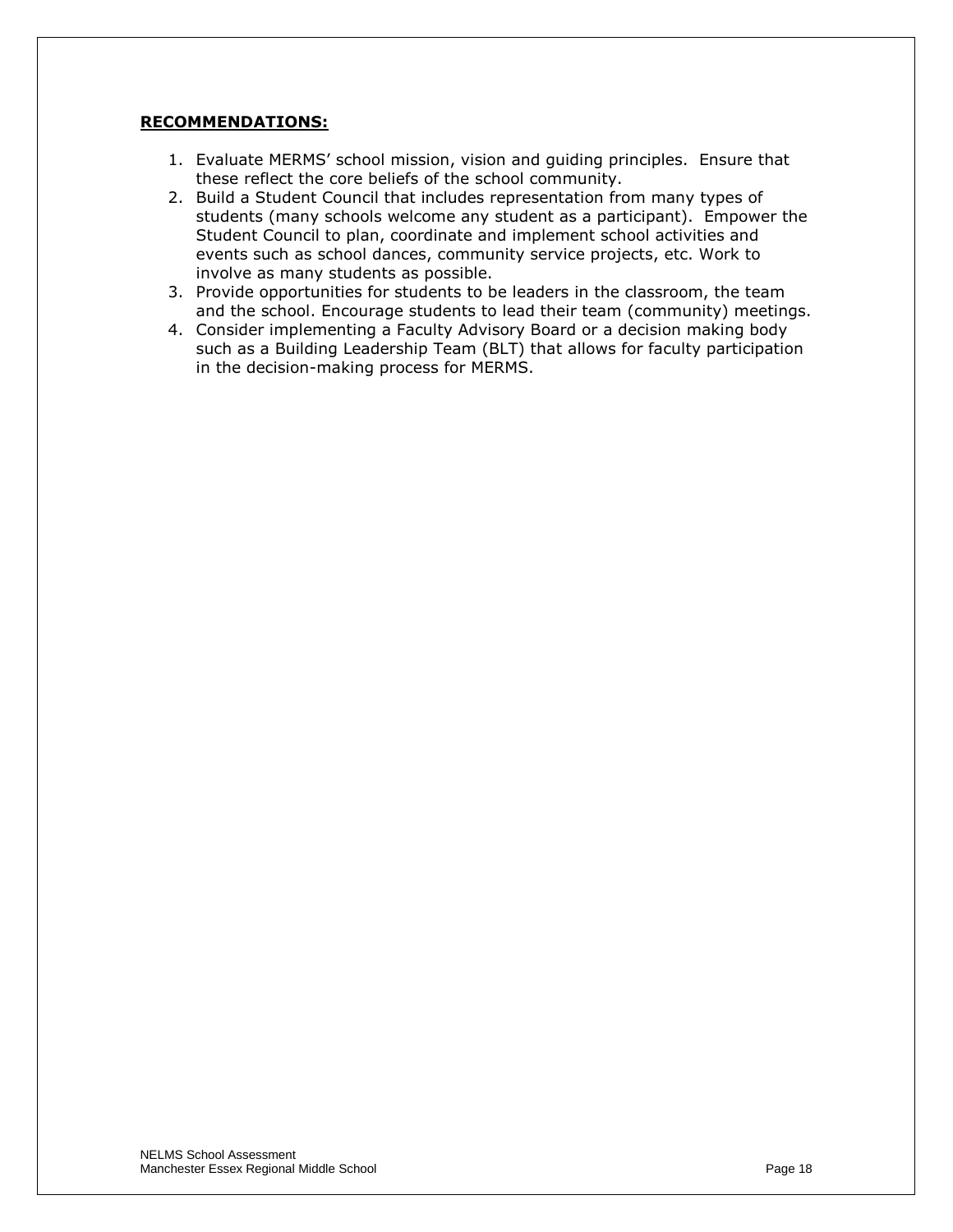### **Healthy School Environment**

*Provide a safe and healthy school environment as part of improving academic performance and developing caring and ethical citizens.*

"Healthy lifestyles and academic success are tightly interwoven--improvement in one leads to improvement in the other, both directly and indirectly. Positive inter-group relations are essential to a safe and healthy school. Middle grade schools, in partnership with the community, should support physical and mental health and fitness by providing a safe, caring and healthy environment, health education and access to health services. (*Turning Points 2000*, p. 24)

―A successful school for young adolescents is an inviting, supportive place, a joyful community that promotes in – depth learning and enhances students' physical and emotional well – being. In a healthy school environment, human relations are paramount.‖ (*This We Believe*, 2010. pg. 12)

―A responsive middle school will provide abundant programs and opportunities for students to understand and experience the connection between a healthy lifestyle and academic success.‖ (*This We Believe*, 2010. Pg. 31)

Research indicates that healthy lifestyles and academic success are tightly interwoven; the improvement in one leads to improvement in the other. Positive inter-group relations are essential to a safe and healthy school. Middle grade schools, in partnership with the community, should support physical and mental health and fitness by providing a safe, caring and healthy environment, health education and access to health services.

MERMS is a clean and welcoming school with a supportive environment for students. It is a well-designed building that has been built with a nautical theme. Teachers consistently reported that they are a staff that cares about their children and students report that their teachers care about them and want the best for them.

MERMS is a "green" school with design features that are environmentally friendly and aware. There is a commitment to recycling and composting for their "Green Team" project that includes a garden in the front of the building. The commitment to recycling needs to be embraced by the school once again and can be implemented by students.

A significant factor is a new principal who is committed to implementing a program that meets the needs of the students. Teachers reported they are optimistic with her in the leadership position. This is an opportune time to redirect the efforts of all school members toward consistently supporting a well-defined mission, goals, rules and procedures in the school.

There are two lunch periods that allow students time to eat, talk with friends and enjoy a short recess. When we were at MERMS, the VT saw students who enjoy their meals and time with friends. There is a patio outside the cafeteria but the VT did not see this area in use by middle school students. Some students went onto the turf field to play various games or be with friends.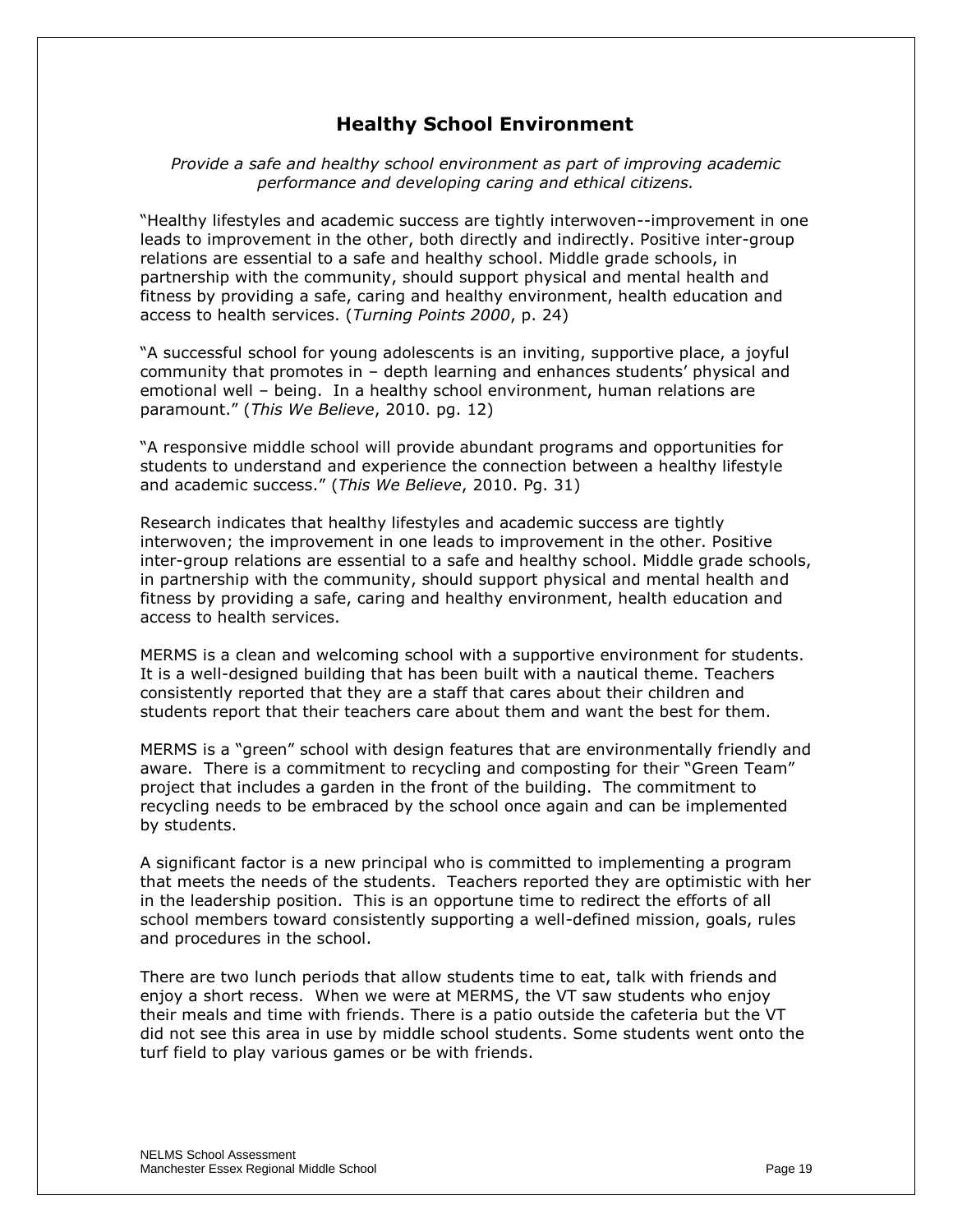There is an abundance of research that supports the physical needs of 10–14 year olds. When we were at MERMS, the VT observed students who have a short recess during their lunch block, but many did not take advantage of the time. Students do have Physical Education classes throughout the year, but the classes are large with one teacher. Unless a student participates on a sport team, he or she does not have the recommended daily activity. Increased opportunities for physical activities for all students during the school day are recommended.

When we were at MERMS, the VT found classroom areas had up-to-date access to technology though the wireless network can be intermittent. Science classrooms were designed for the needs of varied instructional practices. There are numerous classroom spaces for a variety of learning opportunities (individual lessons, small group lessons, and entire grade meetings). The library is a well designed area with light, seating, and a thoughtful collection for students of all abilities. There is one librarian and no assistant to support her. Scheduled sixth grade classes and the ability of seniors to visit during any free time throughout the day do limit flexibility in the library. The VT observed the chorus rehearsals in the well-designed music area of the school. Additionally, students can also participate in a variety of other extracurricular activities although more opportunities designed by students would help create a more positive culture.

There is a of guidance department that supports students throughout the school day. The VT heard during several interviews that there is a serious concern about the level of stress that students feel every day due to the pressures of their workload and expectations. MERMS survey data identified this issue consistently as the biggest issue facing students at MERMS. There are numerous methods to support students more effectively during the school day with an analysis of homework practices, health and wellness practices being taught and consistently applied (i.e. Mindfulness and Yoga). Students consistently reported they had little input in their school life or their environment. The VT observed a Health Program which addresses several of the areas important to the social and emotional development. There is a commitment from the teacher to assist students in dealing with the rigors of adolescence. The concepts of empathy, service and overall awareness should be expanded throughout the school's programming. An Advisory Program would allow students a chance to have conversations with an adult advocate and allow staff to have a better pulse on how students are doing emotionally through their three years of middle school.

The adult culture of a middle school should be one of consistent support for all students. The organization of the school and the schedule separate grade level and Unified Arts teachers from each other. Opportunities to bring all teachers together should be explored. Additionally, teachers at MERMS report there is a divide between the regular education and special education. This divide has created an "us versus them" mentality when it comes to the education of "all" students at MERMS. Increased attention to the adult culture and instruction for all students should be a focus in the upcoming year.

#### **STRENGTHS:**

- 1. There is a collaborative effort with the Parks and Recreation Department and the YMCA to provide multiple after school activities for students.
- 2. MERMS provides clubs such as Student Council, Green Team, Mountain Biking, STEM, Journalism, Anime, and a homework club, although these could be better publicized.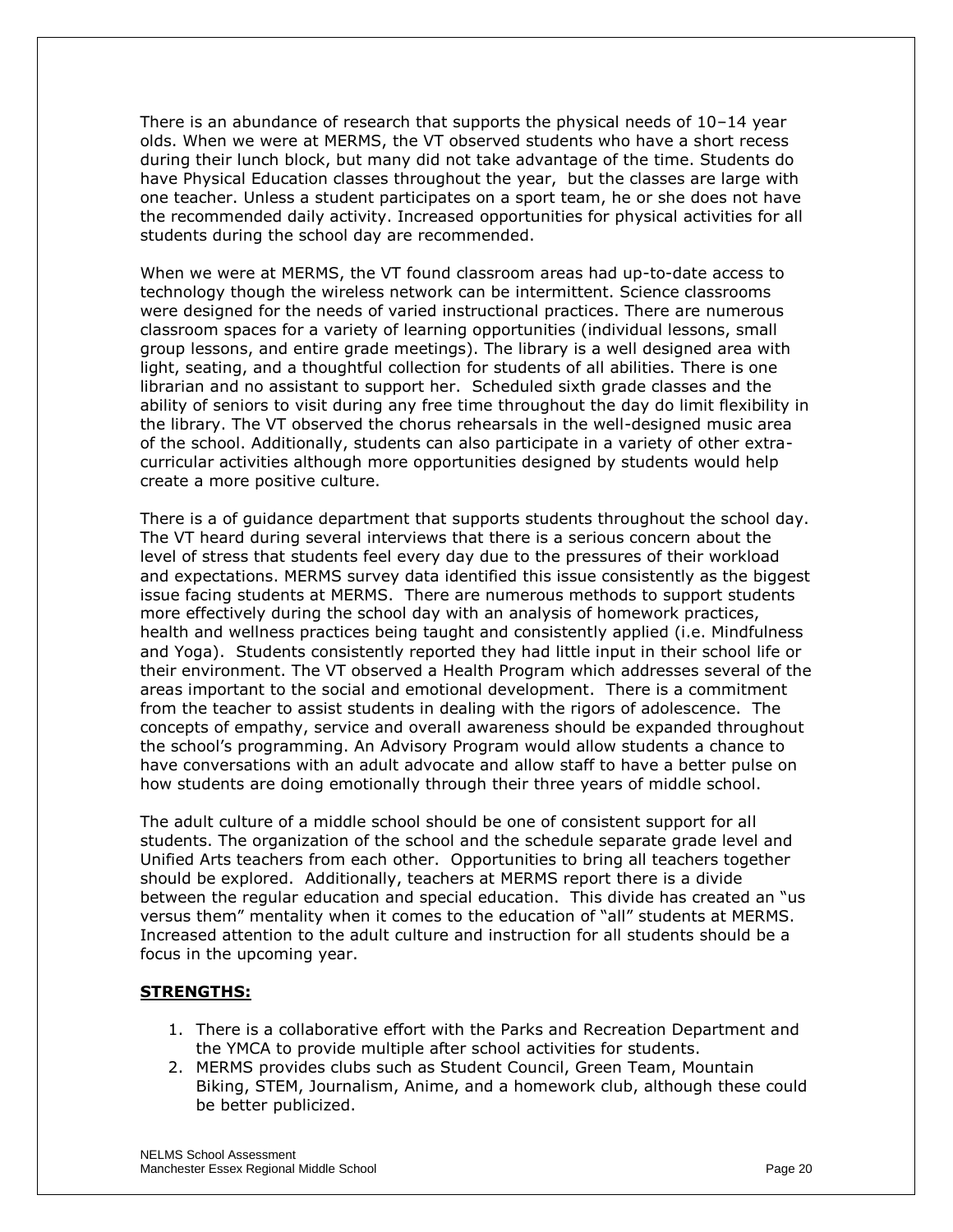- 3. Students feel safe in their school.
- 4. There are articulated school safety procedures.
- 5. Students and staff value the "Green School" designation and the Green Team is supported by the students.

- 1. Develop an Advisory Program to support students various needs.
- 2. In the absence of an Advisory Program, consider the use of Early Release days (i.e. Wacky Wednesdays) to do special activities to build relationships between faculty and students; across teams and grade levels while including the unified arts.
- 3. Develop ways to address the "whole child" within all aspects of the school day.
- 4. Find ways to empower student decision making and promote student leadership at MERMS.
- 5. Carefully examine the opportunities for after school activities to see if they are available for all students and address the myriad interests of young adolescents. Consider offering activity nights in combination with dances so that students feel less social pressure.
- 6. Recommit schoolwide to the recycling and composting program in the cafeteria.
- 7. Focus attention on improving the culture among adults including the teaching staff, paraprofessionals, and administration (ex. "sunshine committee" to celebrate staff events and accomplishments).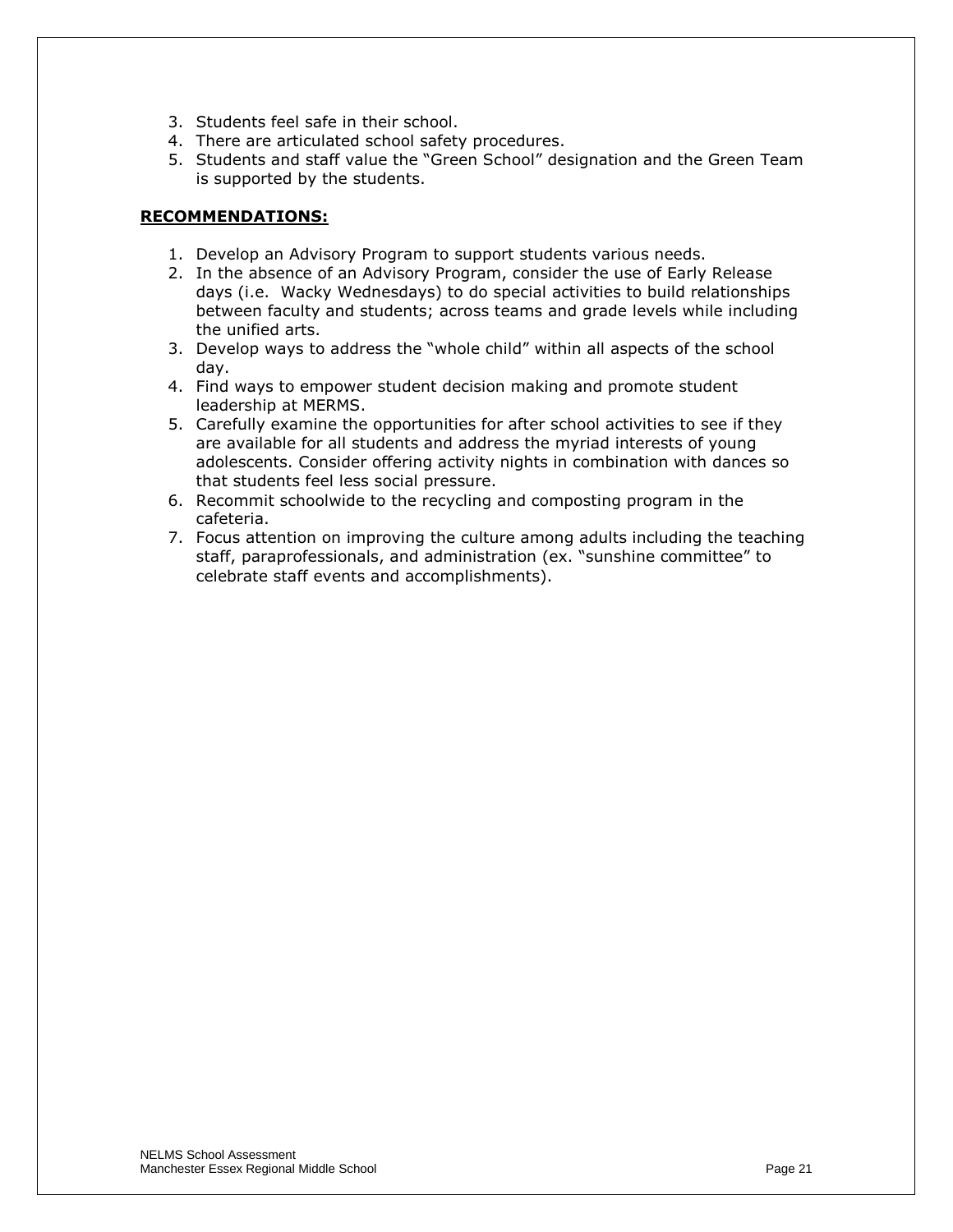# **Involving Parents and Community**

#### *Involve parents and communities in supporting student learning and healthy development.*

―Schools and families must collaborate to establish continuity and communication between home and school; to monitor and support students' schoolwork and academic progress; to create opportunities outside the school for safe, engaging exploration; and to improve the school itself through parent and community involvement on site. Schools and communities should forge connections to provide needed services to students, offer career exploration opportunities, expand learning beyond regular school hours and outside school walls and advocate for school improvements critical to ensuring success for every student.‖ *(Turning Points 2000*, p. 24)

Research clearly indicates that the involvement of parents, family and community members contribute to higher levels of student achievement. Schools cannot educate children alone. The community contributes to the financial support of a school, but also contributes its values and support of the work the school is doing. Parents, families and community members can enrich the curriculum and learning opportunities that enhance the quality of education for every student.

During the visit to MERMS, the VT had the opportunity to interview faculty, staff, students, and parents. It is clear that all constituents care about the school. There is an active parent population who are involved in the PTO, School Council and volunteer program. Faculty and staff have a strong commitment to the students of MERMS. Students reported they feel as if their teachers care about them and their well-being. Many parents want to be active partners in their child's education.

The VT observed an effort on the part of the MERMS faculty and staff to provide parents with on-going communication. Evidence of communication with parents and community includes a detailed Student Handbook, school newsletters from the Principal, phone calls/e-mails home by teachers, progress and trimester report cards and implementation of a Aspen X2 Parent Portal. Nonetheless, Parent surveys identified the lack of consistent communication and the ability to meet with teachers during a scheduled conference. The VT wonders if there is adequate outreach to parents to partner in students' education.

In addition, the school is the centerpiece of two communities and therefore provides parents and community members from both towns to join together around school events. While there were signs for a few volunteer opportunities, there are opportunities in both towns for community service learning. Even work around the school and in its gardens could include signage so that members of the school and community are aware of the work down by the students to support sustainability.

Students were particularly proud of work on behalf of Haiti, an experience that could be developed and expanded to include family, parent and community interaction as well.

Parents report little understanding of how the school connects students to the community. Again, the school is in a great position to use its position in two communities to include the community in instruction and curriculum.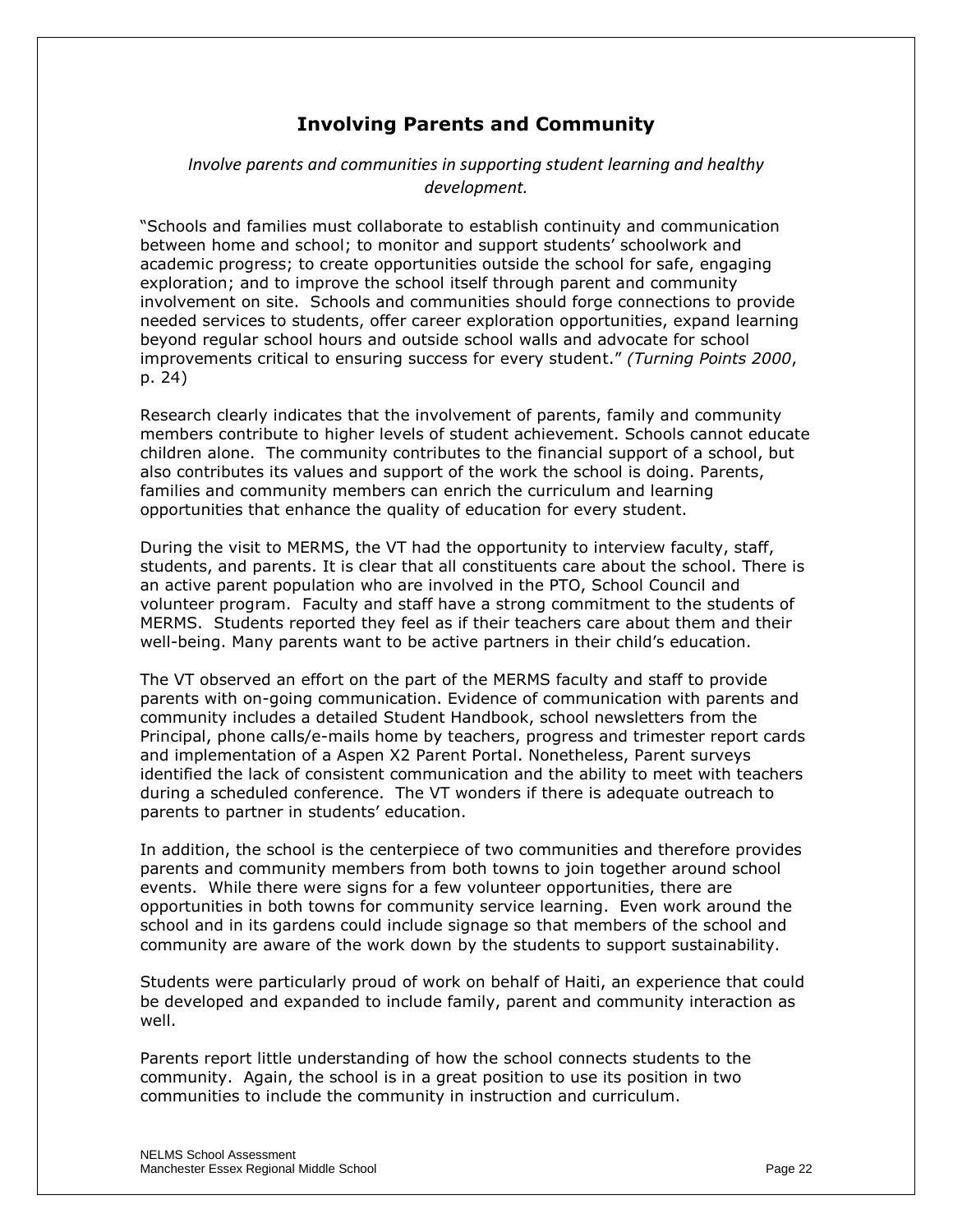The community could be invited to share from its wealth of careers and professions to help students form a broader sense of career choices. Networking within the community and students seeing themselves as valued members of their community reinforces citizenship and community pride.

#### **STRENGTHS:**

- 1. Parents have access to Aspen X2 Parent Portal to track grades.
- 2. Parents care about the school, community and students.
- 3. There is a school council and a PTO.
- 4. The students have arranged fundraising projects for Haiti as a result of Hurricane Matthew.
- 5. Teachers use e-mail to communicate with parents.

#### **RECOMMENDATIONS:**

- 1. Encourage student leadership to develop collaborations with the community to provide service learning opportunities and community outreach activities.
- 2. Teachers are encouraged to communicate class academic expectations to parents and students in a consistent manner. Building leadership should work with teachers to decide common practice across classrooms and teams.
- 3. There are several creative ways to include parents in their student's education such as student led conferences, morning coffees with teams and students demonstrating their learning, academic fairs to showcase student learning, etc. Other practices include regular phone calls in addition to email messages. MERMS is encouraged to implement some of these practices.
- 4. Parents are encouraged to allow their students to become independent learners.
- 5. Faculty and parents are encouraged to provide opportunities for students to make mistakes and to learn/grow from them.

#### **Possible Resources:**

*The Kid's Guide to Service Projects: Over 500 Service Ideas for Young People Who Want to Make a Difference*  Barbara A. Lewis (Free Spirit Publishing)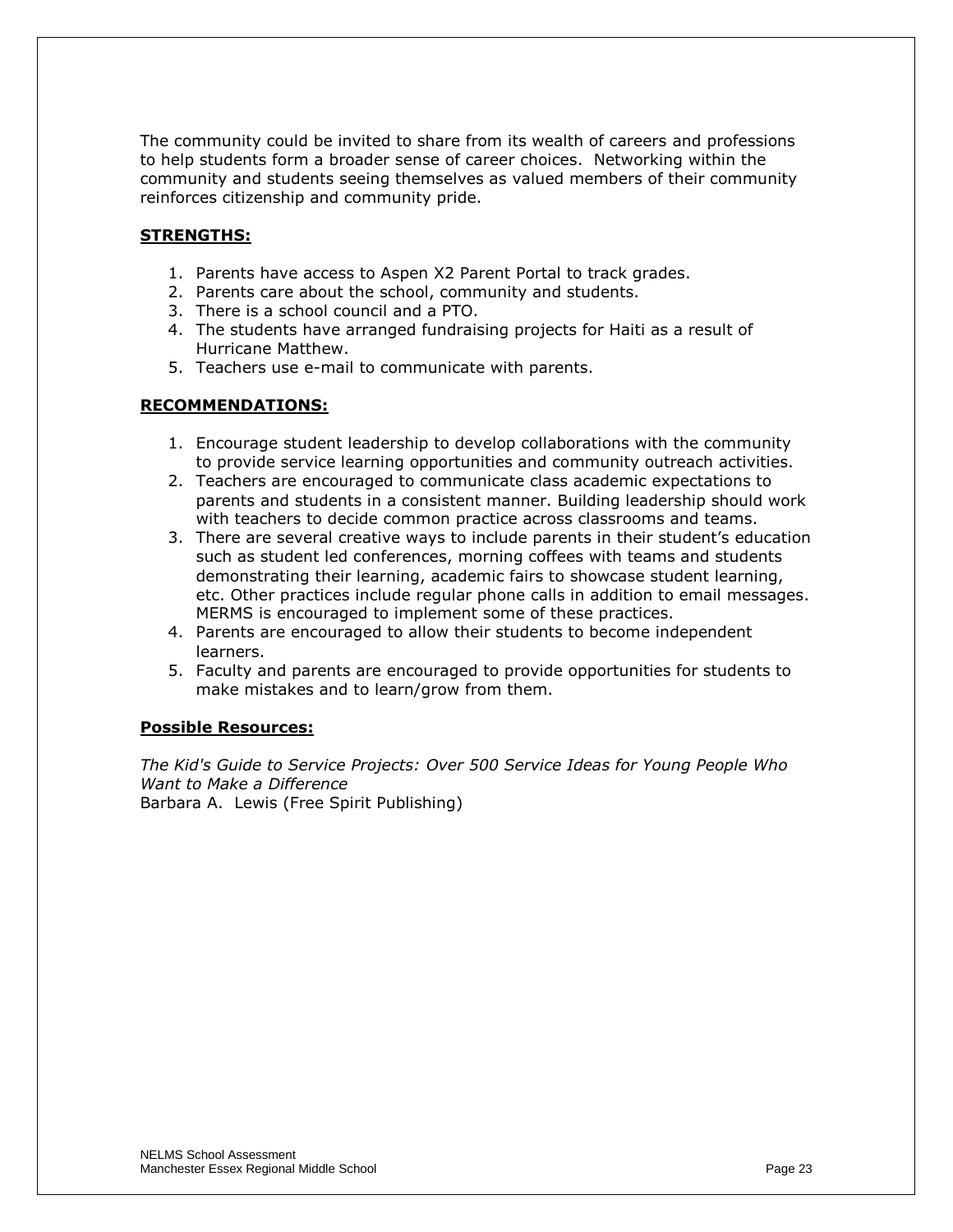#### **Summary**

When the communities of Manchester and Essex built a new school for students in grades 6-12, they supported a physical school design to meet the developmental needs of young adolescents by supporting the team concept. Teaming is an essential support for effective learning as it should provide students with a sense of identity, a supportive environment and a spirit of belonging. Teachers on team have the opportunity to coordinate and integrate instruction, balance academics, and work together on behalf of a common group of students.

Many faculty members recognize the need to revisit the middle school's identity and make certain it is independent of the high school, fostering best practices for young adolescents. Looking at the data provided by parents, students, support staff, and faculty, and combining it with the observations of the VT recorded in this report provides MERMS with the opportunity to plot a direction for providing students with the best possible options to learn and grow. One element that shows what a school values is its master schedule, and looking at this could be an area to consider as it relates to teaming, integration of learning and issues of equity.

Members of the VT sincerely thank the school community for welcoming us into your school lives for three days. We enjoyed this opportunity for our own professional learning and each of us leaves with ideas to share with our colleagues. We hope that our observations help you to continue growing and developing as you fulfill your desire to move from good to great!